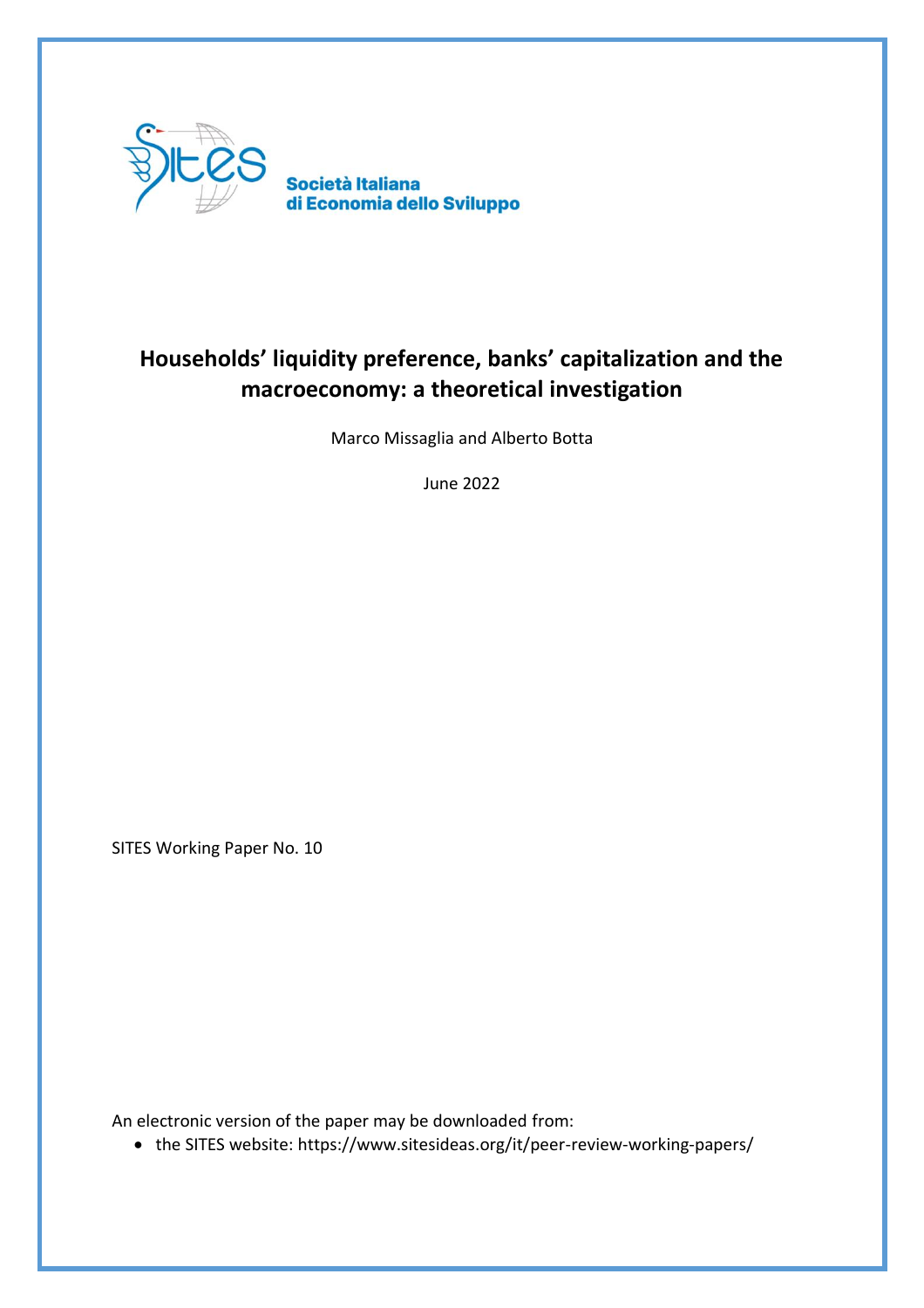# **Households' liquidity preference, banks' capitalization and the macroeconomy: a theoretical investigation**

# Marco Missaglia (University of Pavia, Italy)

# Alberto Botta (University of Greenwich, UK)

#### For comments only. Please do not quote

**Abstract:** In this paper we build a simple model on the role of liquidity preference in the determination of economic performance. We postulate, for the sake of the argument, a purely "horizontalist" environment, i.e., a world of endogenous money where the central bank is able to fix the interest rate(s) at a level of its own willing. We show that even in such a framework liquidity preference, while obviously not constituting anymore a theory for the determination of the interest rate, continues to be a key element for the determination of both the level and evolution over time of aggregate income and capital accumulation. In our model, this happens because of the working of a mechanism so far unexplored in the literature, i.e., the endogenous variations of banks' policy of profits' distribution in response to changes in the liquidity preference of the public.

# **Key words:** Liquidity preference, endogenous money, finance dominance

**JEL code:** B26, B50, E12, E44

# **1. Introduction: the revival of the debate on the role of liquidity preference**

Economic theory seems to show a renewed interest in the theory of liquidity preference. Perhaps stimulated by the outbreak of the last financial crisis and its ensuing long-lasting effects, some recent papers (Dafermos, 2012; Bertocco and Kalajzic, 2014 and 2018; Palley, 2017; Asensio, 2017; Lavoie and Reissl, 2019; Oreiro et al., 2020 and Mehrling, 2020, among others) have revived the debate around the macroeconomic role of liquidity preference in a world of endogenous money. The roots of this debate may be summarized as follows.

The theory of liquidity preference as incorporated in the traditional IS-LM scheme was a theory for the determination of the interest rate and (then) the level of economic activity. This theory was developed in a framework of exogenous money. Money, however, is endogenous. The monetary authority does not decide the quantity of money, but the interest rate(s). This is now recognized even by the many (the large majority of the profession) who still adhere to the Wicksellian loanable funds theory and believe in the existence of a natural interest rate determined by the fundamentals of thrift and productivity. The central bank decides the policy rate and allows the supply of money to adjust to whatever is the level of demand.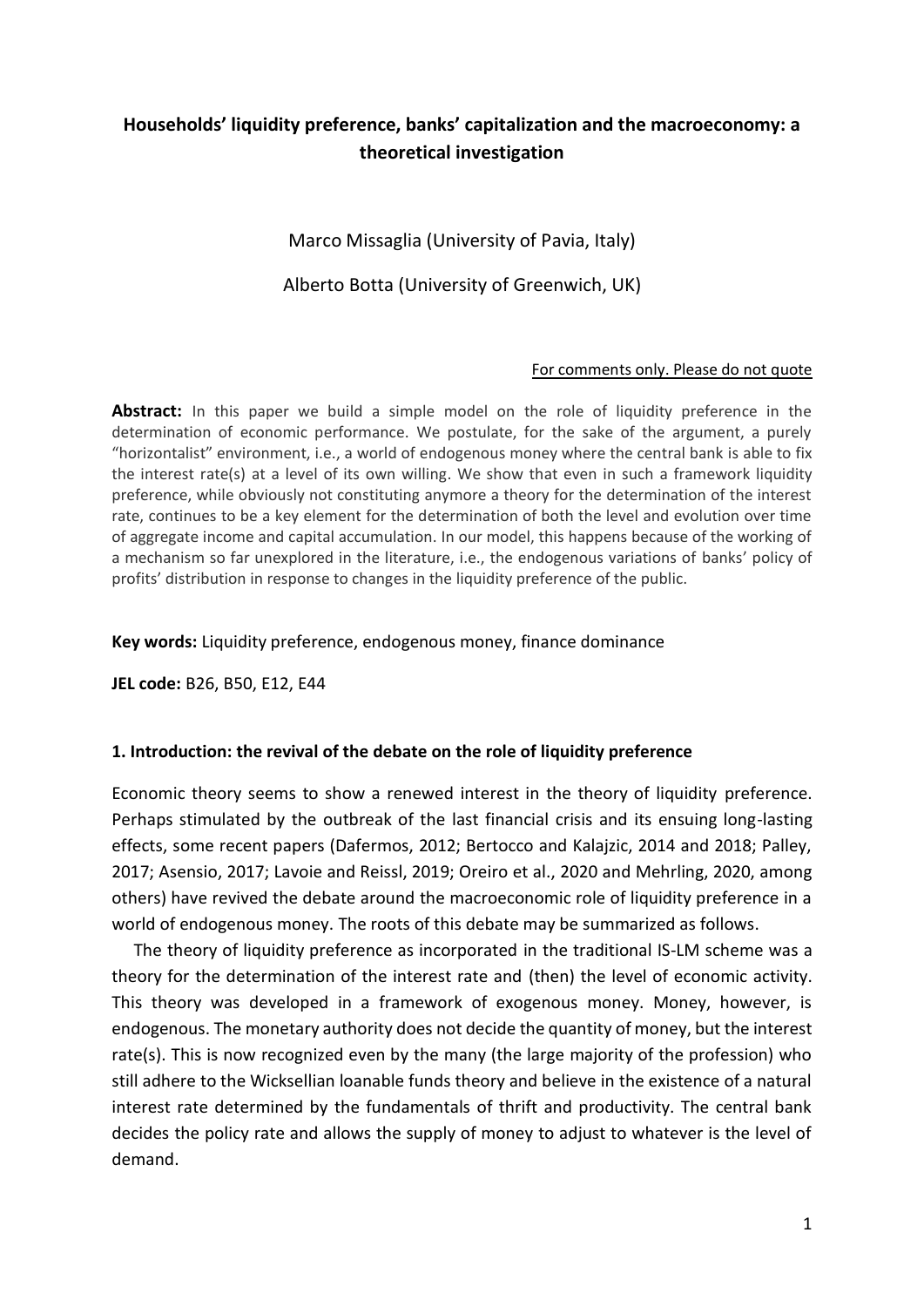Does money endogeneity imply that private sector' demand for money (liquidity preference) becomes a useless tool? Some strands of Keynesianism seem to share the same, positive answer. Take the so-called New Consensus, for instance. Carlin and Soskice (2015) are rather explicit:

"… structural changes in the economy that shift the private sector's demand for money, do not alter the central bank's ability to achieve its desired output gap… any shift in the money demand function affects the money supply [endogenous money] but does not feedback to influence real economic activity" (pp. 158-159).

In a useful representation of the New Consensus 3-equation model, Lavoie (2009) shows things are more complicated. A rise in liquidity preference, there represented as a "Minsky moment" (a rush towards liquidity and riskless assets that prompts an increase in those market rates relevant to the private sector's spending decisions), does have a temporary recessionary impact. However, if the central bank is able to revise downward its estimate of the natural interest rate and reduces the policy rate accordingly, the economy will return at its NAIRU equilibrium and inflation on target. A variation in liquidity preference, despite its real short-term effects, does not modify the steady-state position of the economy<sup>1</sup>.

Post-Keynesian authors do not have a unique position in this respect. On the one hand, the so-called "structuralists" (Palley, 1994, 2013a, 2017; Dow, 1997) believe that banks' behaviour is characterized by a traditional upward sloping loans' supply curve - the interest rate goes up with credit expansion and constitutes an endogenous variable of the system. In this case, money is endogenous but the liquidity preference of the public may matter again<sup>2</sup>. On the other hand, the so-called "early horizontalists"<sup>3</sup> (Moore, 1988), believe in the ability of the central bank to fix the interest rate at a level of its own willing and follow Kaldor (1985) in denying any significant role to liquidity preference:

"… 'liquidity preference' was regarded as the essential factor that distinguished Keynesian from pre-Keynesian theories…. All this, however, depended on the assumption of the quantity of money being determined irrespective of all other factors that determined the demand for goods and services. If we regard money as an endogenous factor, *liquidity preference and the assumption of interest-elasticity of the demand for money cease to be of any importance*" (p.9; italics is ours).

 $1$  Of course, the real effects of liquidity preference variations would be permanent in a model with growth hysteresis. However, this would be true for any possible shock..

<sup>&</sup>lt;sup>2</sup> According to Palley (2017), there are also "later horizontalists" (for instance Lavoie, 2006). These authors fully acknowledge the role of liquidity preference in the determination of interest rates, but do not recognize that the overall financial system may be "financially constrained".

 $3$  This terminology is due to Palley (2017).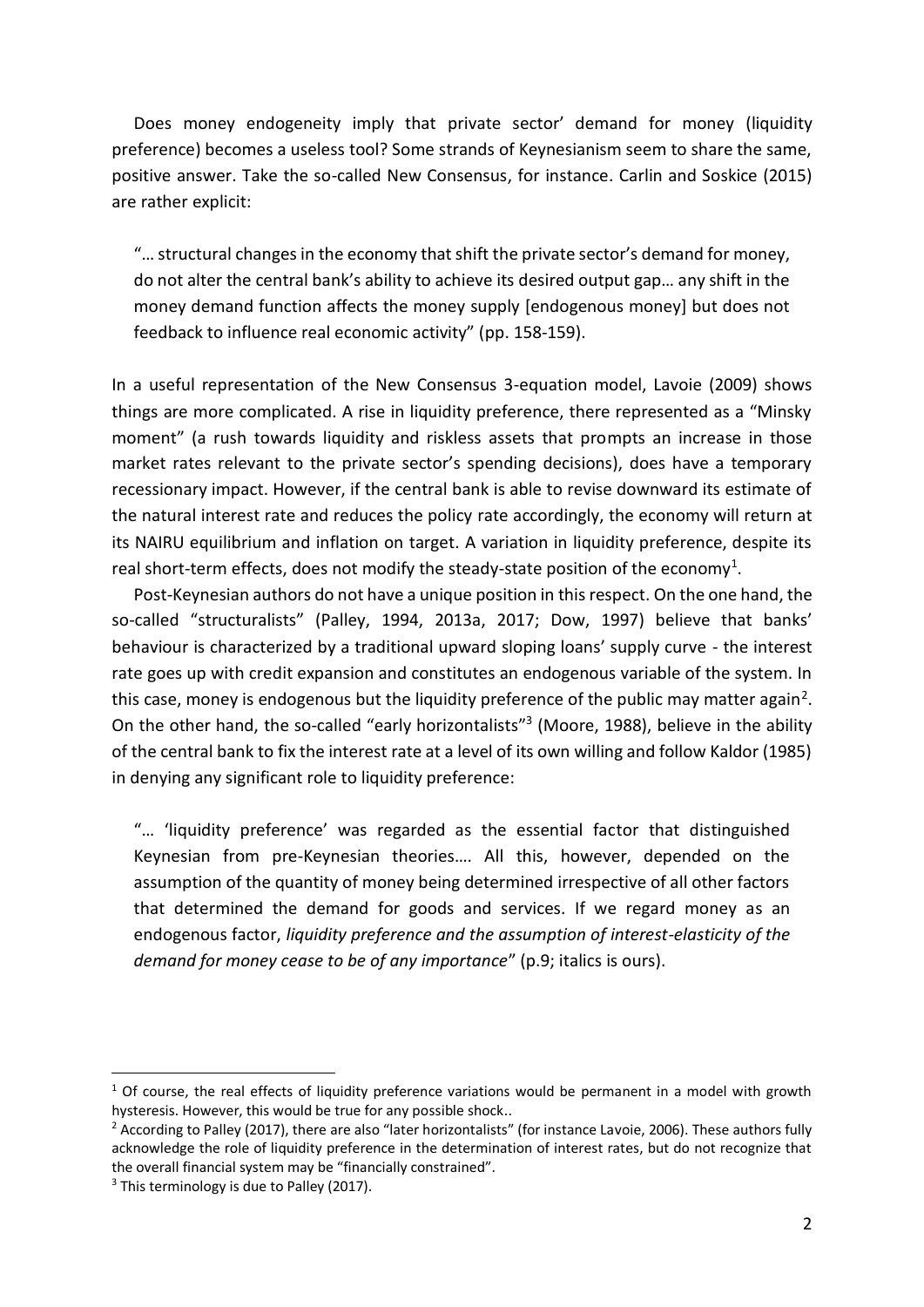Quite an astonishing parabola: from being the cornerstone of the Keynesian edifice ("the essential factor that distinguished Keynesian from pre-Keynesian theories"), liquidity preference "ceases to be of any importance"<sup>4</sup>.

Some time ago, Lavoie (1996) put the basis to go beyond the old *querelle* between horizontalists and structuralists. He showed that horizontalism might be potentially compatible with the idea of liquidity preference as a relevant factor in the determination of interest rates' spreads among different financial assets<sup>5</sup>. Lavoie (1996) himself, however, recognized that a source of tension may still remain between horizontalists and those post-Keynesian authors believing in the importance of liquidity preference in the determination of the real equilibrium of the economy. This emerges from the actions taken by monetary authorities when they are determined enough to change markets' conventions underpinning an excessive (from their point of view) spread between the base rate and the interest rates on longer-term assets. In his own words, "if monetary authorities are sufficiently insistent and consistent, a shift in interest rate differentials can only be temporary" (Lavoie, 1996, p. 295). This line of thought is further developed in Godley and Lavoie (2007; chapter 5), where it is shown that "sufficiently insistent" monetary authorities may always decide to fix both the short- and the long-term interest rate and that in such a case the liquidity preference of the public does not affect the real equilibrium of the economy. It does so only if monetary authorities (the Central Bank plus the Treasury) are not sufficiently insistent.

The purpose of this paper is to show, through the help of a simple Keynesian model, that even in case monetary authorities are sufficiently insistent (a purely horizontalist environment we postulate for the sake of the argument), the liquidity preference of the public affects both the short- and the medium-run equilibrium of the economy.

As argued below, the alleged irrelevance of liquidity preference - or what we label here as the "Kaldorian view" - rests essentially on two key assumptions:

(a) Capital gains/losses are assumed away;

(b) Banks' profits are fully distributed to households, which essentially means that banks operate without own funds.

Taylor and O'Connell (1985), Taylor (2004), Taylor and Rada (2008), Dafermos (2012), Lavoie (2014) and Asensio (2017) show that liquidity preference affects macro outcomes via its effects on either interest rates, interest rate spreads or capital gains/losses. Essentially, they remove assumption (a). In this paper, instead, we analyse what happens when assumption (b) is removed. The removal of assumption (b) does not amount to a simple "static" parametric exercise (i.e., to assuming a positive value for an exogenous parameter that others take to be nil). Rather, it constitutes the basis for a better description of banks' behaviour - corporations that *need* to retain part of their profits in order to be able (and

<sup>4</sup> This horizontalist perspective is also incorporated in a post-Keynesian model proposed by Fontana and Setterfield (2009), in an attempt at building a teachable post-Keynesian model to be contrasted with the 3 equation model of the new-Keynesians and the more traditional IS-LM scheme.

<sup>5</sup> Before Lavoie (1996), see also Townsend (1937) and Chang *et al.*, (1983) as contributions discussing liquidity preference as relevant factor for the determination of interest rates' spreads over assets with different maturity.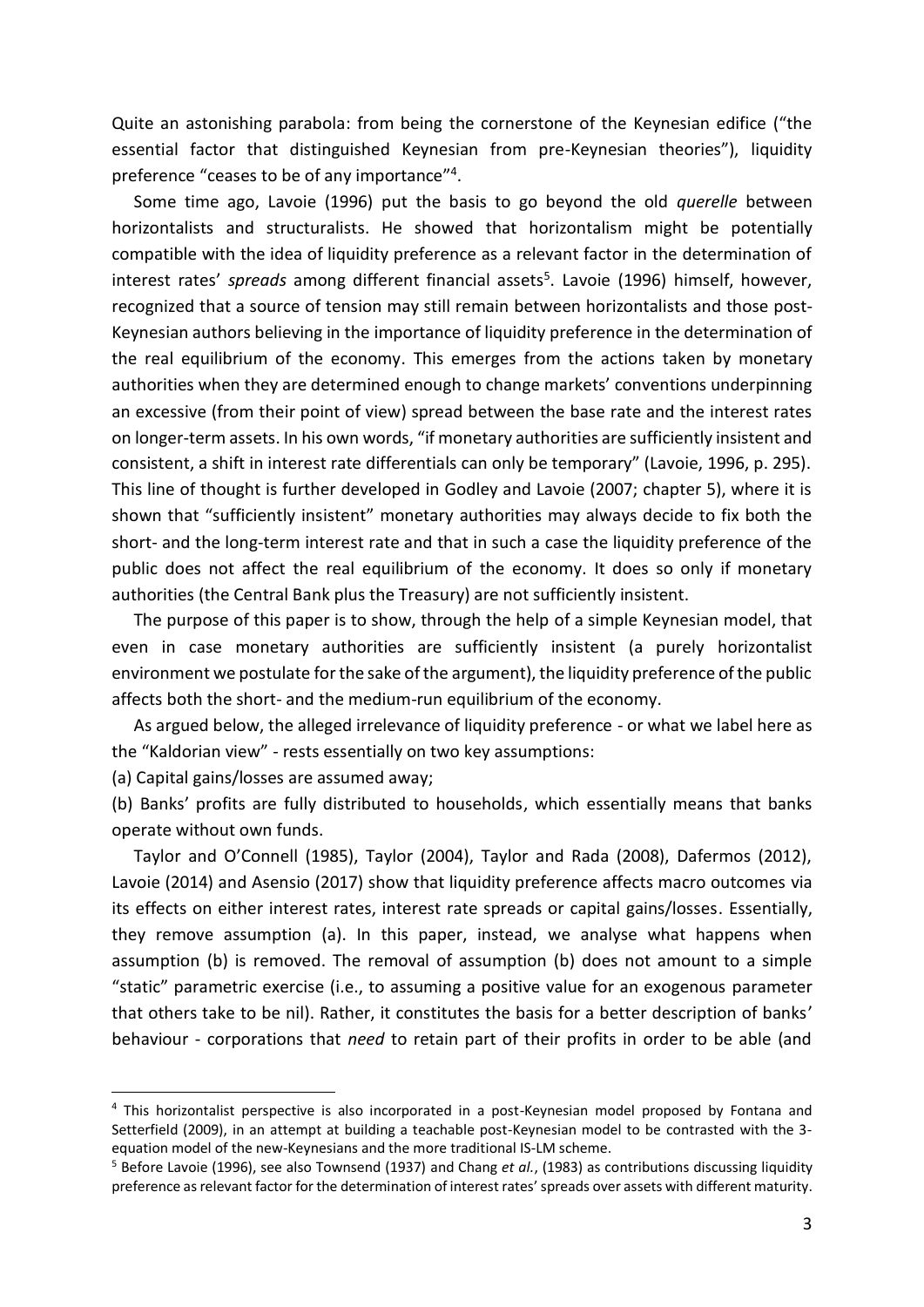allowed) to conduct and expand their business. It is for this reason that, in our model, the distribution of banks' profits becomes a key *endogenous* variable, at least in the transition from the short to the medium run (see section 5 below). We obtain two main results.

First, we show that once assumption (b) is removed liquidity preference influences economic activity and capital accumulation even if it *does not* play any role in the determination of interest rates, interest rate spreads or capital gains. For the sake of our argument, consistent with Keynes (1937) and Rochon (1997), we assume a purely horizontalist banking system in which the interest rate(s) is (are) exogenous and monetary authorities are "sufficiently insistent" to take full control of it (them). Yet, liquidity preference matters because it affects the relative importance of the different ways through which capital incomes accrue to households (either direct returns on bonds' holding or banks' dividends).

Second, we show that changes in liquidity preference affect economic activity and capital accumulation both in the short and in the medium run<sup>6</sup>.

The rest of the paper is organized as follows. Section 2 describes the structure of our model through the analysis of the balance sheets (stocks) and the Social Accounting Matrix of our economy. Section 3 illustrates the "Kaldorian view". Sections 4 and 5 describe the short- and medium-run equilibria of the economy, and the way liquidity preference affects them. Section 6 concludes.

#### **2. Structure and accounting**

The recent debate on the macroeconomic role of liquidity preference does not consider exclusively the liquidity preference of the public (households' liquidity preference), but also the liquidity preference of banks and other financial firms (Le Heron and Mouakil, 2008). This certainly helps and constitutes an element of realism in any applied macro model. The route we are going to follow here, however, is different. We use a definition of liquidity preference consistent with Wray (1992, p. 301 and 303): "The liquidity preference of the *nonbank* public can be satisfied by the stock of bank liabilities … rising liquidity preference represents a desire to exchange illiquid assets for assets with greater liquidity" (italics is ours). We will illustrate, on the basis of the ideas expressed by Keynes in 1937 (Keynes, 1937) and through a simple Keynesian model, the reasons why the liquidity preference of the general public continues to represent, even in a world of endogenous money, an important determinant of the short-run and steady state medium-run level of real output.

We assume a simple closed economy without government composed by households, nonfinancial firms (or simply firms) and banks. The balance sheets of these social actors are summarized in Table 1. Table 2 reports the corresponding flows:

<sup>&</sup>lt;sup>6</sup> In this paper, we don't employ the expression "long run" in association with the steady state equilibrium of the system. The reason is that labor productivity (technology) and population (labor force) are taken as fixed. The time horizon we take into consideration is not "long" enough to allow these magnitudes to vary.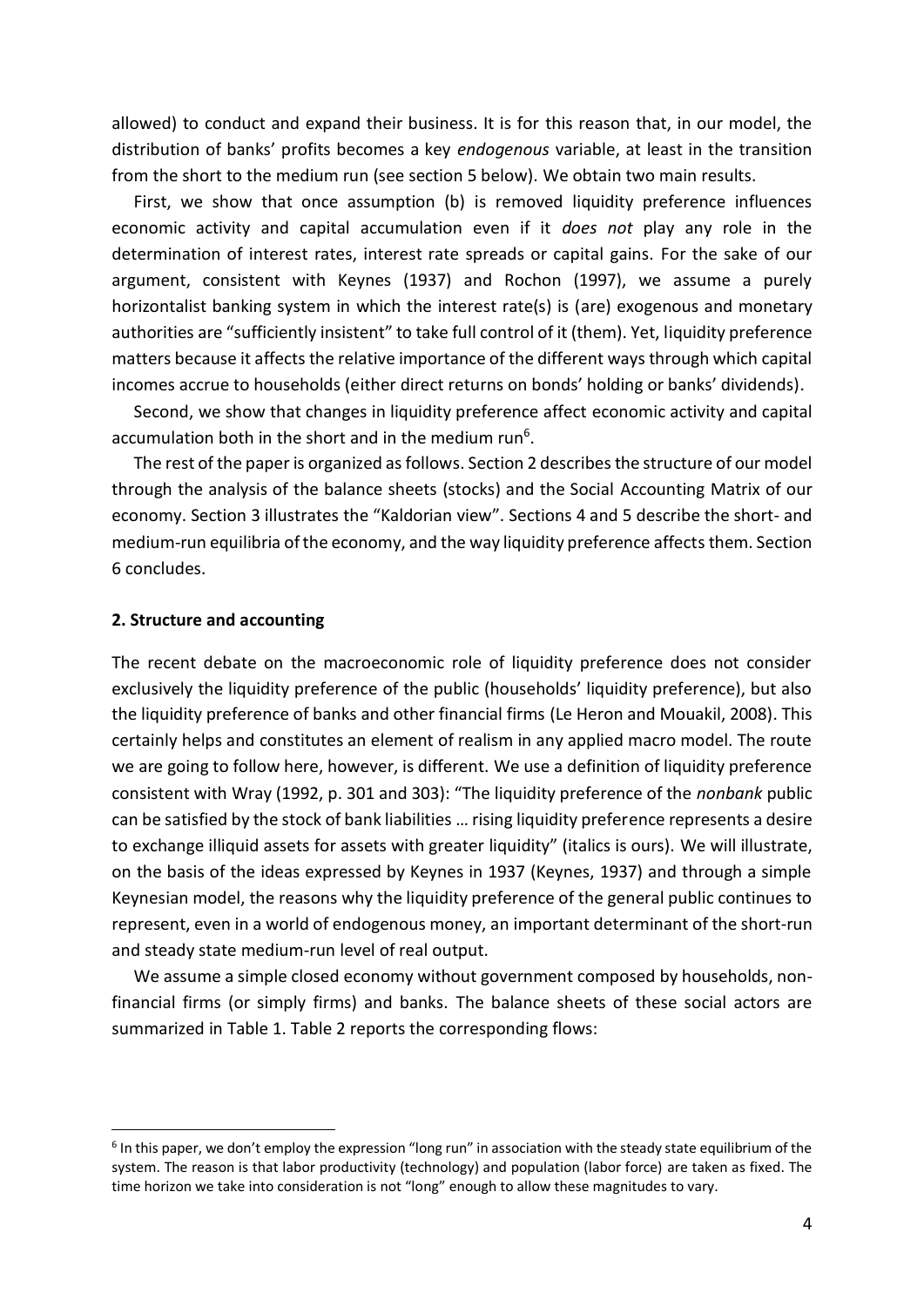|                                  | <b>Households</b> | <b>Eirms</b> | <b>Banks</b> | Total     |
|----------------------------------|-------------------|--------------|--------------|-----------|
| <b>Deposits</b>                  | М                 |              | $-M$         | 0         |
| <b>Bank loans</b><br>minim minim |                   | —L           | L            | 0         |
| <b>Bonds</b>                     | $B_H/i_B$         | $-B/i_B$     | $B_B/i_B$    | 0         |
| Capital                          |                   | K            |              |           |
| Banks' own funds                 | 0F                |              | $-OF$        | 0         |
| Balance                          | $-V_h$            | $-V_F = 0$   | $-V_B=0$     | $V_h = K$ |

Table 1 – The balance sheets of the economy

The reader might think of column "Banks" in Table 1 as the consolidation of commercial banks and a central bank. Commercial banks have loans and reserves among their assets, and deposits and own funds on the liability side. The central bank has bonds on the asset side and reserves on the liability side. Commercial banks make loans on demand, whereas the central bank holds those bonds that households do not want to hold anymore in order to keep the interest rate at the desired level<sup>7</sup>. This is the perfectly horizontalist environment we alluded at.

For the sake of the argument, we assume that firms do not retain profits (including retained profits would not change the logic of our argument, except in the completely unrealistic case where this is the only way of financing capital accumulation). Hence, their wealth, *V<sup>F</sup>* in Table 1, is zero, and they must make recourse to external finance to fund capital accumulation. Banks and households may provide this finance:

"The transition from a lower to a higher scale of activity involves an increased demand for liquid resources which cannot be met without a rise in the rate of interest, unless the banks are ready to lend more cash or the rest of the public to release more cash at the existing rate of interest" (Keynes, 1937, p.222).

Households ("the rest of the public") provide funds to firms by subscribing bonds "*BH*" ("releasing more cash"), i.e., by changing the composition of their wealth (less money, more bonds). Firms are assumed to be indifferent between getting bank loans or issuing bonds (more on this in section 5) and the market for bonds is demand-driven. Firms issue bonds in the amount demanded by households. In case households want to sell some bonds, banks purchase them in order to ensure full control of the interest rate(s)<sup>8</sup>. We assume bonds are "consols" or perpetuities. These are pieces of paper which are never redeemed and pay the owners, say, 1 dollar after one period has elapsed. The market price of these bonds is "*pb*"

 $<sup>7</sup>$  In our model, the central bank behaves passively by adjusting its holding of corporate bonds (which is what</sup> some central banks did during the pandemic crisis). In a more complete model with a Treasury (see for instance Godley and Lavoie (2007), chapter 5), the central bank would also adjust its holding of government securities. In both cases, this is done to maintain full control of the interest rate(s).

<sup>&</sup>lt;sup>8</sup> In a recent debate, Lavoie and Zezza (2020) on the one hand, and Sardoni (2020) on the other, while partially disagreeing on the relation between savings, investment and interest rate(s), agree on explaining the macroeconomic role of liquidity preference with its effects on the interest rate on corporate bonds.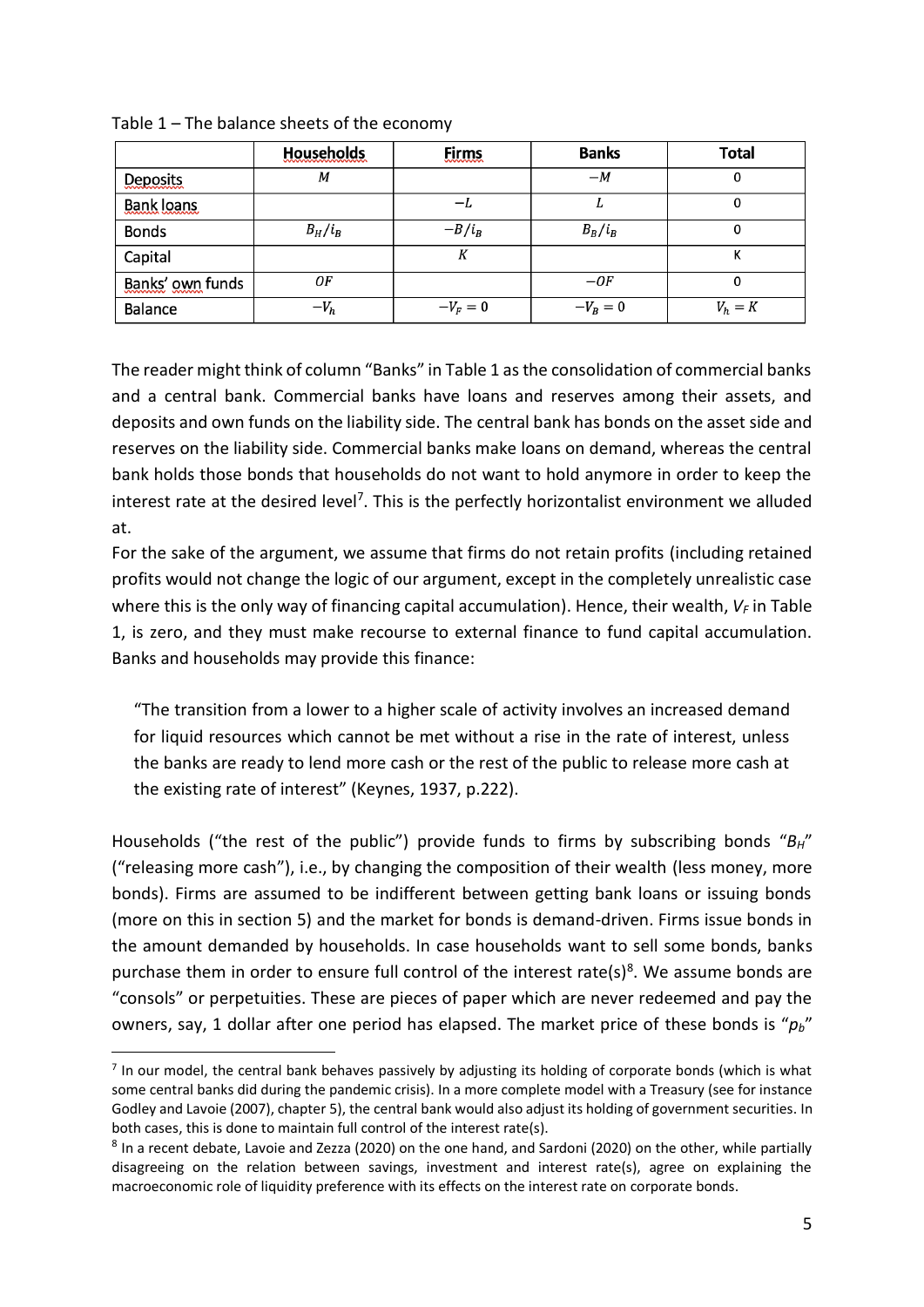and by construction the interest rate on them is  $i_b = 1/p_b$ , with  $p_b = 1 + 1/(1+i_b) + 1/(1+i_b)^2 + ...$ = 1/*ib*. The total interest bill paid on them coincides with the number of outstanding bonds, i.e., "*B*".

The banking system creates money (*M*) by extending loans (*L*) – "loans make deposits", according to the endogenous money *adagio*. As we already saw, the banking system hold those bonds that households do not want to hold anymore, "*BB*".

What are banks' own funds (*OF*)? And what are they for? Clearly, they are an asset from the perspective of banks' owners (some households) and a liability from the perspective of banks. According to banking regulations, banks' own funds are the *paid-in* capital and retained profits that allow banks to start and develop their business. They are "perpetual" (i.e., shareholders cannot redeem their funds on demand or at a given maturity)<sup>9</sup> and "must be available to institutions for unrestricted and immediate use to cover risks and losses"<sup>10</sup>. Given their purpose, banks' own funds are kept in the most liquid possible form and cannot be used to purchase interest-bearing assets. From the point of view of households, banks' own funds may either take the form of untraded shares or common equities traded (but not redeemable or without maturity) in the stock exchange. For the sake of the argument (we want to abstract from capital gains), we follow Godley and Lavoie (2007) and assume that "banks are privately held companies, which do not issue stocks. As a result, the net worth of these banks belongs to the private owners of the banks and must appear as part of the net wealth of households" (Godley and Lavoie, chapter 11,  $p.380$ <sup>11</sup>. Obviously, nothing prevents the reader from thinking banks' own funds to be shares ordinarily traded in a secondary market. In this case, however, capital gains/losses would become part of the picture, giving rise to mechanisms different from those we want to focus on. Indeed, our argument holds regardless of whether banks are corporate or unincorporated firms. Observe, also, that banks wealth is zero.

<sup>&</sup>lt;sup>9</sup> According to Basel III agreement, this applies to the TIER 1 component of banks' own funds, which is set to be equal to 4.5% of banks' risk-weighted portfolios.

<sup>&</sup>lt;sup>10</sup> See Bundesbank's definition of banks' own funds at [https://www.bundesbank.de/en/tasks/banking](about:blank)[supervision/individual-aspects/own-funds-requirements/own-funds/own-funds-622952.](about:blank)

 $11$  The scheme proposed in Table 1 is essentially the same as the balance sheet in Godley and Lavoie (2007), chapter 11. In our case, however, commercial banks and the central bank are consolidated, and therefore we do not see commercial banks' reserves held at the central bank. To avoid any misunderstanding, it is worth stressing that commercial banks' own funds and reserves are two completely different things. The former are commercial banks' "perpetual" *debts* towards their owners that constitute banks' passive liquid buffer against losses and risks. The latter are commercial banks *credits* towards the central bank and are constantly mobilised in banks' daily operations.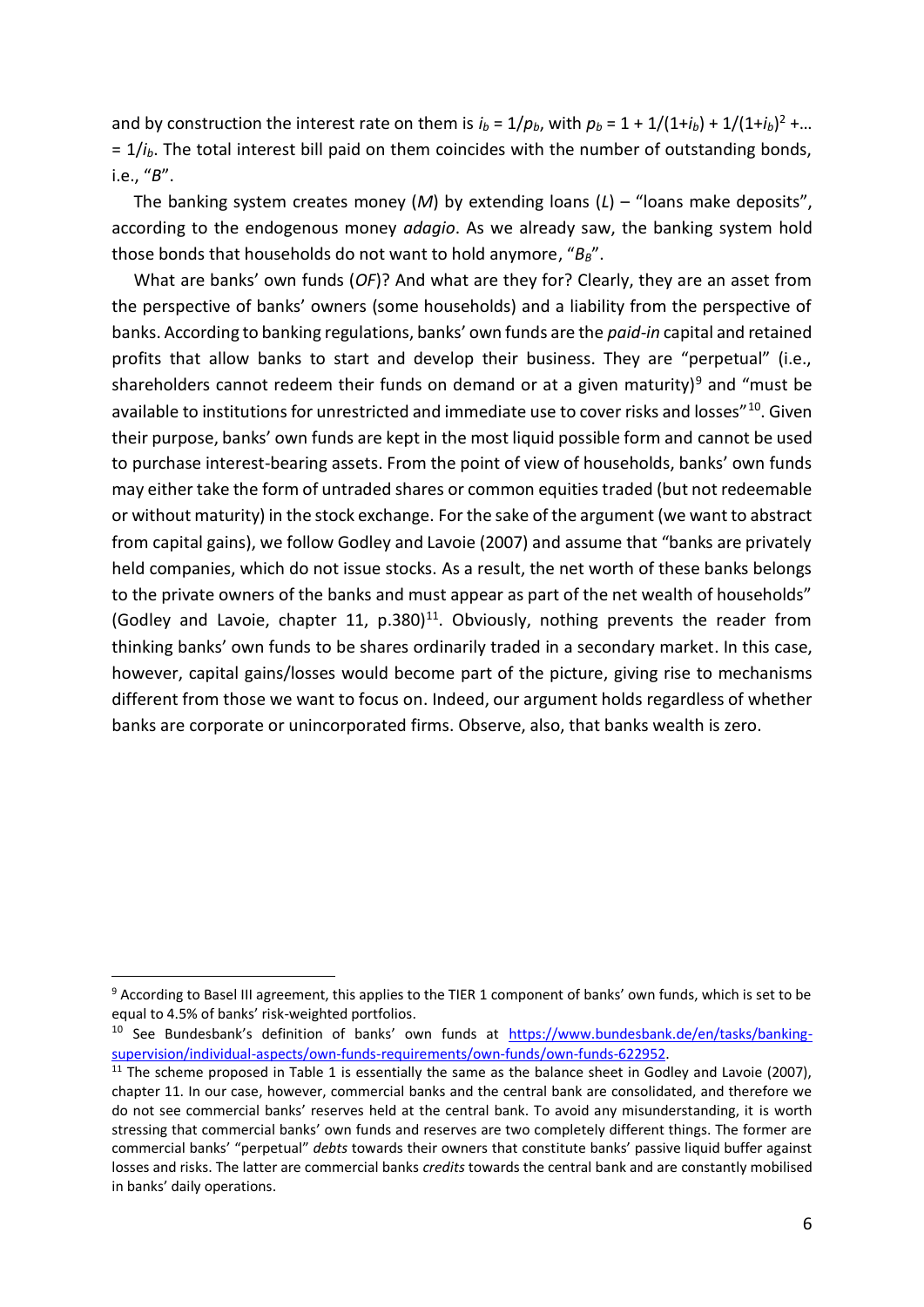|              | Hous.                  | <b>Eirms</b> |               | <b>Banks</b> |                         | <b>TOT</b> |
|--------------|------------------------|--------------|---------------|--------------|-------------------------|------------|
|              |                        | c/a          | k/a           | c/a          | k/a                     |            |
|              |                        |              |               |              |                         |            |
| Cons         | $-c$                   | $\cal C$     |               |              |                         | $\bf{0}$   |
| Invest       |                        | I            | $-I$          |              |                         | $\pmb{0}$  |
|              |                        |              |               |              |                         |            |
| Bank int.    |                        | $-i_{L}L$    |               | $i_L$ L      |                         | $\bf{0}$   |
| Bonds int.   | $B_H$                  | $-B$         |               | $B_{\cal B}$ |                         | $\pmb{0}$  |
| <b>Wages</b> | W                      | $-W$         |               |              |                         | $\pmb{0}$  |
| F. profits   | $\Pi_F$                | $-\Pi_F$     |               |              |                         | $\bf{0}$   |
| B. profits   | $\lambda \Pi_B$        |              |               | $-\Pi_B$     | $(1 - \lambda)$ $\Pi_B$ | $\bf{0}$   |
|              |                        |              |               |              |                         |            |
| Money        | $-\dot{M}$             |              |               |              | $\overline{M}$          | $\pmb{0}$  |
| <b>Bonds</b> | $-\dot{B}_H/\dot{i}_B$ |              | $\dot{B}/i_B$ |              | $-\dot{B}_B/i_B$        | $\bf{0}$   |
| Loans        |                        |              | Ĺ             |              | $-\dot{L}$              | $\bf{0}$   |
| <b>TOT</b>   | $\pmb{0}$              | $\pmb{0}$    | $\pmb{0}$     | $\pmb{0}$    | $\bf{0}$                |            |
| memo         | $-\dot{OF}$            |              |               |              | $-\dot{OF}$             |            |

Table 2 – The Social Accounting Matrix of the economy

According to Table 2 (where, following standard conventions, a dot over a variable indicates its time derivative and a "hat" its growth rate), the economy produces one commodity, GDP, used for both consumption and investment purposes and its price is fixed at 1 (putting inflation into the picture would not change our point).

We assume that banks do not pay interests on households' deposits and a fraction *λ* (0 ≤ *λ* ≤ 1) of their profits is distributed to households. In Table 2 "*iL*" is the lending rate, i.e., the interest rate charged by banks on their loans to firms. Taking the central bank explicitly into consideration would certainly make the descriptive structure richer and allow to incorporate interest rates' multiplicity. In such a more realistic setting, the lending rate "*iL*" would be typically determined as a mark-up on the policy rate decided by the central bank. Whilst it could be argued that the size of the mark-up varies with the level of banks' own funds (or capital cushion) and other factors<sup>12</sup>, people liquidity preference among them, we take it as given. Indeed, the inclusion of multiple interest rates and interest rate spreads would just make the analysis more complicated without altering the validity of our argument. Moreover, as Rochon (1997) claims, the idea that the interest rate can be treated as an exogenous variable is fully coherent with (the evolution of) Keynes' own views on monetary theory:

 $12$  Carlin and Soskice (2014) argue that the mark-up lowers with higher own funds because commercial banks are better equipped to deal with riskier loans, expand their credit supply and the lending rate falls. Mark-ups and lending rates might also be affected by people liquidity preference and/or central bank's open market operations. Let assume people (money managers) and/or the central bank want to increase the share of bonds in their portfolios. Ceteris paribus, this will lower the return on bonds and induce commercial banks to hold less of them and expand their credit supply to the private economy. Once again, the lending rate (mark-up on the policy rate) would fall too.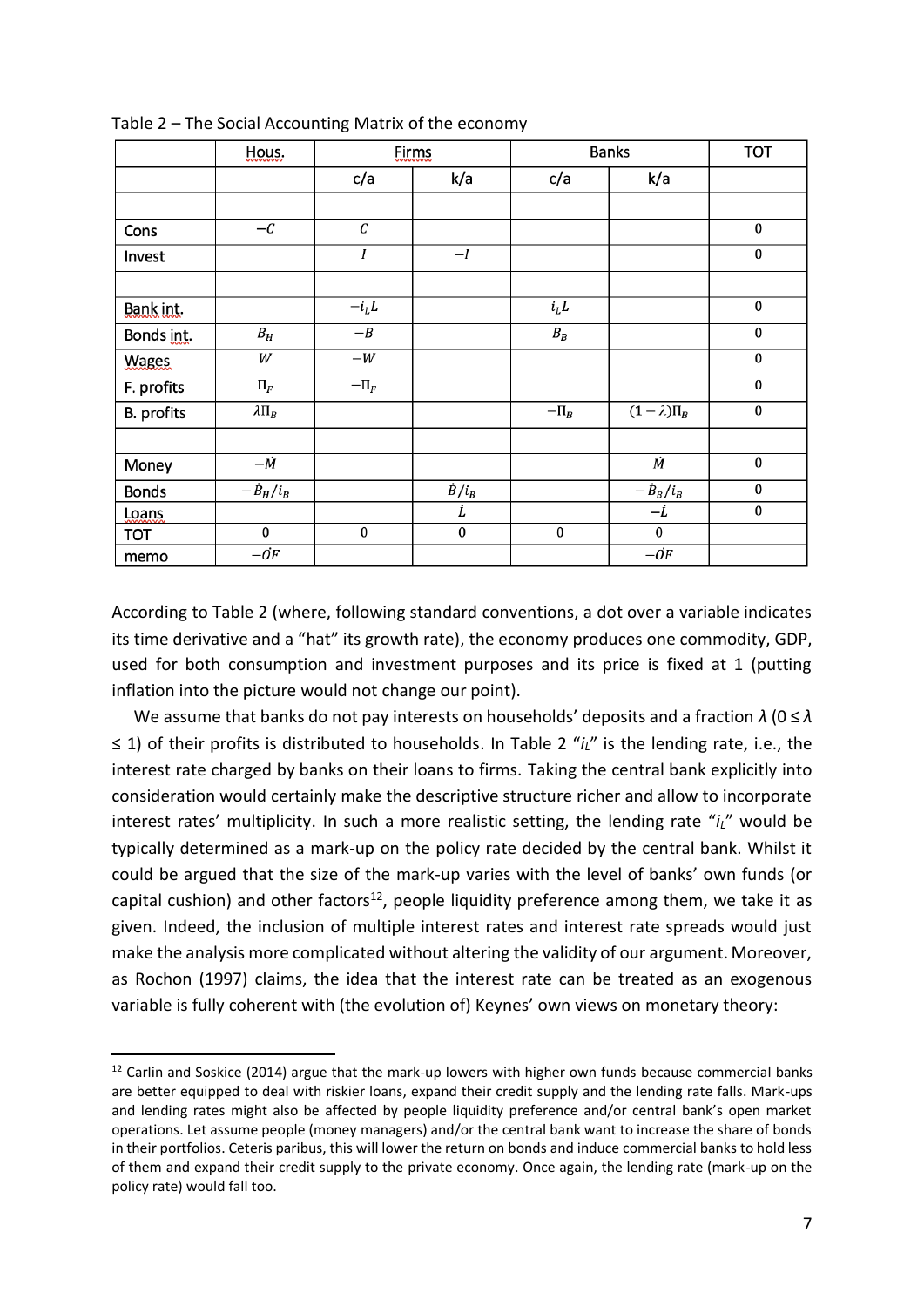"In the *General Theory*, Keynes introduced his liquidity preference theory of the rate of interest. As I will argue below, however, Keynes began moving increasingly away from this analysis toward the view that the rate of interest is an exogenous variable. … Keynes's liquidity preference theory of the rate of interest should therefore be seen as a two-stage process, as Keynes himself recognized. First, Keynes argues that an increase in the finance required will impose pressure on the rate of interest. However, the actual movement in the rate depends not on the demand curve, but on the supply curve. … Finally, in March 1945, Keynes … makes the following decisive statement on the issue: 'The monetary authorities can have any rate of interest they like… They can make both the short and long-term [rate] whatever they like…'… It now appears that Keynes has come around to accepting the exogeneity of the interest rate" (Rochon, 1997, pp. 287-  $289)$ <sup>13</sup>.

# **3. The Kaldorian view**

The idea that liquidity preference "ceases to be of any importance" can be easily illustrated within the simple structure illustrated by Tables 1 and 2 if we assume that conditions (a) and (b) identified above hold true.

In this model economy, output (*Y*) is determined by aggregate demand, consumption plus investments:  $Y = C + I$ . Normalizing by the capital stock and defining  $u = Y/K$  (rate of capacity utilization), *c = C*/*K* (normalized consumption) and *g = I*/*K* (rate of capital accumulation), we get:

$$
u = c + g \tag{1}
$$

As it is the case in several Keynesian models, aggregate consumption is postulated to be a positive function of households' current income and accumulated wealth (this can be easily derived from a Modigliani (1986) aggregate consumption function). Given assumption (b), households' income is here the same as GDP (there are no banks' retained profits, i.e., *λ = 1*) and, using a linear form, we may write:

$$
C = \alpha Y + \beta V_h
$$

where, consistent with common sense and empirical evidence,  $\alpha > \beta$ . i.e., the marginal propensity to consume out of income is higher than that out of wealth. Normalizing again by the capital stock and using  $V_h = K$ , this becomes:

 $13$  This is clearly a radical Keynes' departure from the Keynes of the General Theory, where – as Le Heron (2020, p.144) reminds us – the view of an exogenous short-term rate of interest was already there, but the long-term rate of interest was said to be a "highly psychological phenomenon", a magnitude "more recalcitrant" to be controlled by monetary authorities.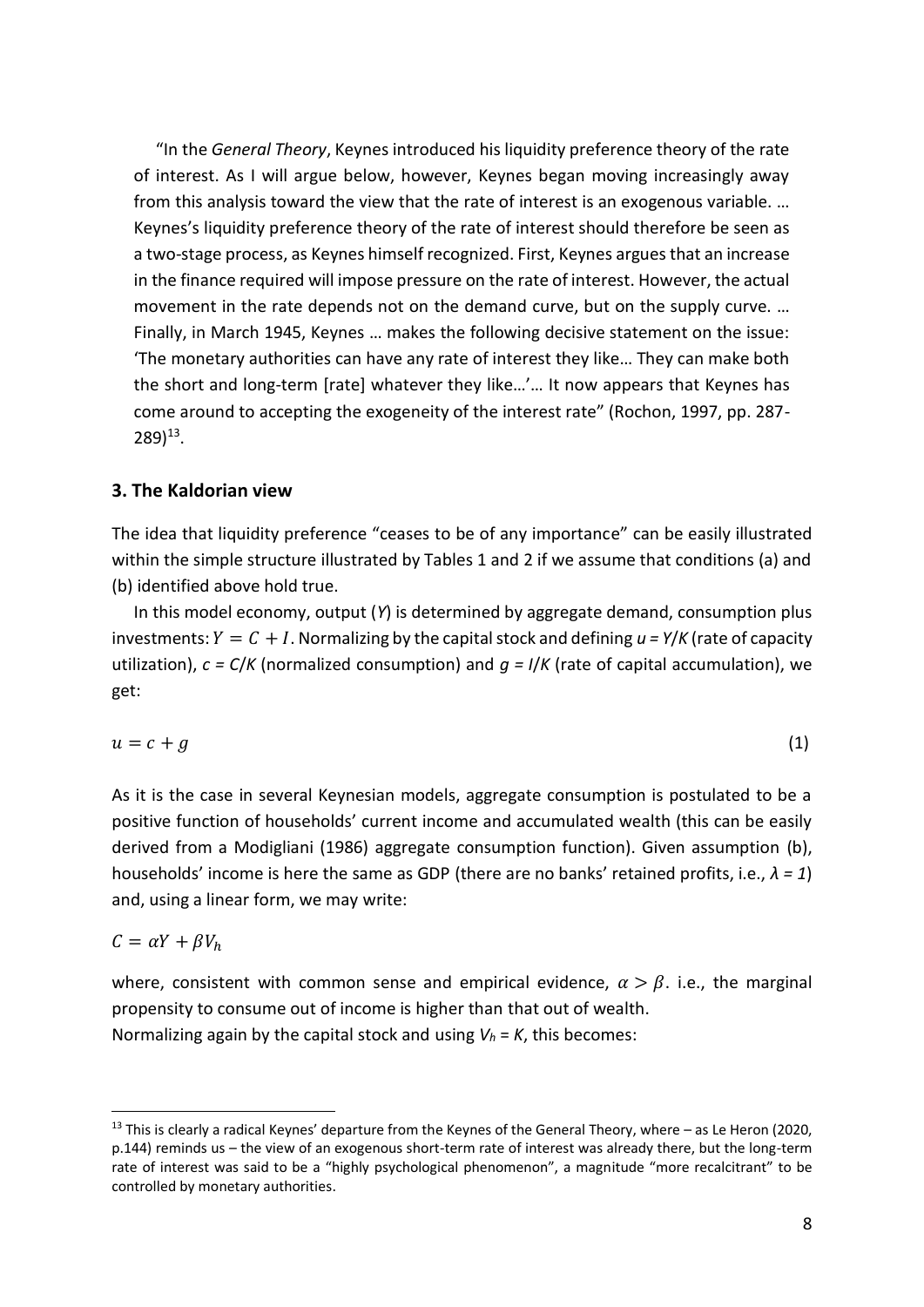$c = \alpha u + \beta$  (2)

The good way to write an investment function is a controversial issue within the Keynesian tradition. In fairly general terms, aggregate investment spending is likely to respond positively to the (expected) profit rate. In the simple economy we are dealing with, the net macro profit rate accruing to non-financial firms is to be calculated as:

$$
r = \frac{Y - W - i_L L - B}{K}
$$

where *W* is the wage bill paid by firms to households and interest payments have been accounted for in the calculation of net profits. Be *W*/*K* = *ωN*/*K* = *ω*(*N*/*Y*)(*Y*/*K*) = *ωa*(*Y*/*K*), with "*N*" indicating total employment, "*ω*" the wage rate (real and nominal, there is no difference here) and "*a*" the labour coefficient (the inverse of labour productivity). Assuming *a = 1* (we are not interested in studying the dynamics of labour productivity), we have *W*/*K* = *ω*(*Y*/*K*), with ω representing at the same time the wage rate and the wage share in total GDP. Then, defining  $l = L/K$  (the share of capital accumulation financed through bank loans) and observing that accounting consistency implies  $L/K + (B/(i_b K)) = 1$ , we may express the profit rate as

$$
r = (1 - \omega)u - [iLl + ib(1 - l)]
$$

Assuming that bank loans and bonds are perfect substitutes, implying that  $i_b = i_l = i$ , the profit rate becomes:

$$
r=(1-\omega)u-i
$$

There are different ways of mixing the components of the net macro profit rate – distribution (*ω*), demand (*u*) and finance (*i*) – to cook some kind of Keynesian investment function. Here, we want to keep it as simple as possible and concentrate on the response of capital accumulation to aggregate demand. Therefore, we collect all the "exogenous" determinants of investment decisions (i.e., firms' animal spirits and, in this model, finance and distribution) into the constant term  $\gamma$ . Calling  $\delta$  the parameter measuring the response of investments to aggregate demand, we end up with.

$$
g = \gamma + \delta u \tag{3}
$$

Equations (1), (2) and (3) constitute a complete model for the determination of the flowequilibrium of the economy. This model fully determines the three endogenous variables *u*, *c* and *g*.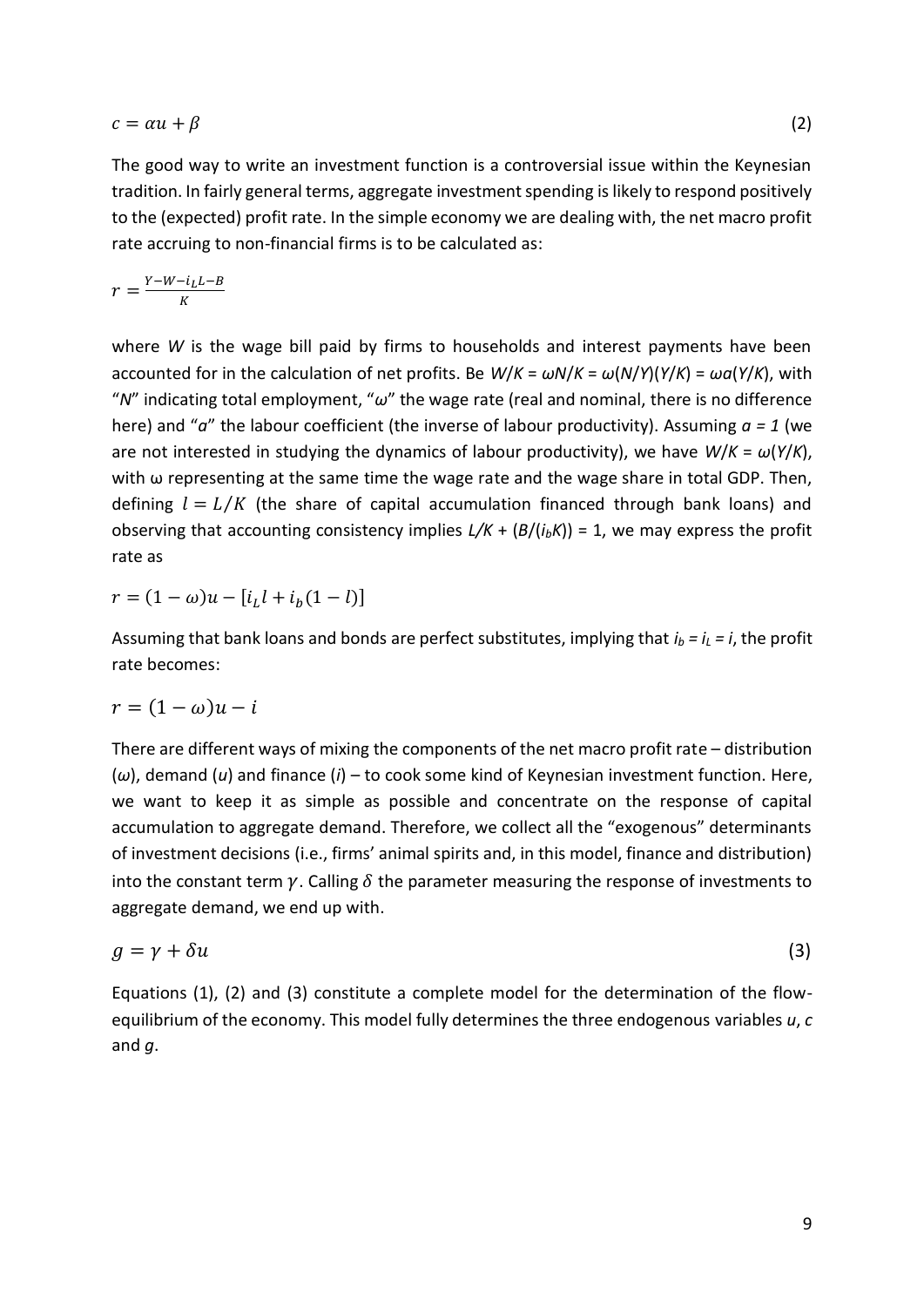Figure 1 – Short- and long-run equilibrium in the Kaldorian view



Figure 1 shows the solution. The AD curve expresses aggregate demand (*c + g*) as a function of capacity utilization, whereas the "Growth" curve represents equation (3). Provided that the standard Keynesian stability condition holds, i.e.  $(1 - \alpha)$  > δ, the slope of the AD curve is greater than 1 and the equilibrium values *u1*, *g<sup>1</sup>* and *c<sup>1</sup>* are all positive (unless autonomous investment, *γ*, is strongly negative). It might be noticed that the position of the AD curve depends on all the parameters included in the consumption and investment functions but does not vary with the willingness of the public to "release more (or less) cash", i.e., households' liquidity preference. To understand the economic rationale of this point, assume the economy is in a steady state position: period after period, each flow and each stock grows at the rate *g<sup>1</sup>* we just solved for. This clearly implies that in such a steady state the shares of money and bonds in households' portfolios as well as the shares of firms' investments funded by bonds and bank loans are constant. At a point, for whatever reason (a sunspot), liquidity preference goes up. People stop subscribing bonds at the same rhythm as before and banks – in order to prevent the interest rate from increasing – expand their supply of funds. Banks provide firms with the amount of funds households do not want to lend anymore and give households the extra-money they want to hold (money supply adjusts to money demand). The share of firms' investment funded by banks and the share of money in households' portfolios increase, but the real equilibrium is totally unaffected. To go back to Keynes' 1937 quotation, this is nothing but a model where in case "the public decides to release less cash", "banks are ready to lend more". A world where households get in the form of banks' distributed profits what previously earned as a remuneration on bonds' holding. No more than that. The equilibrium represented in Figure 1 is both a short- and a medium-run equilibrium.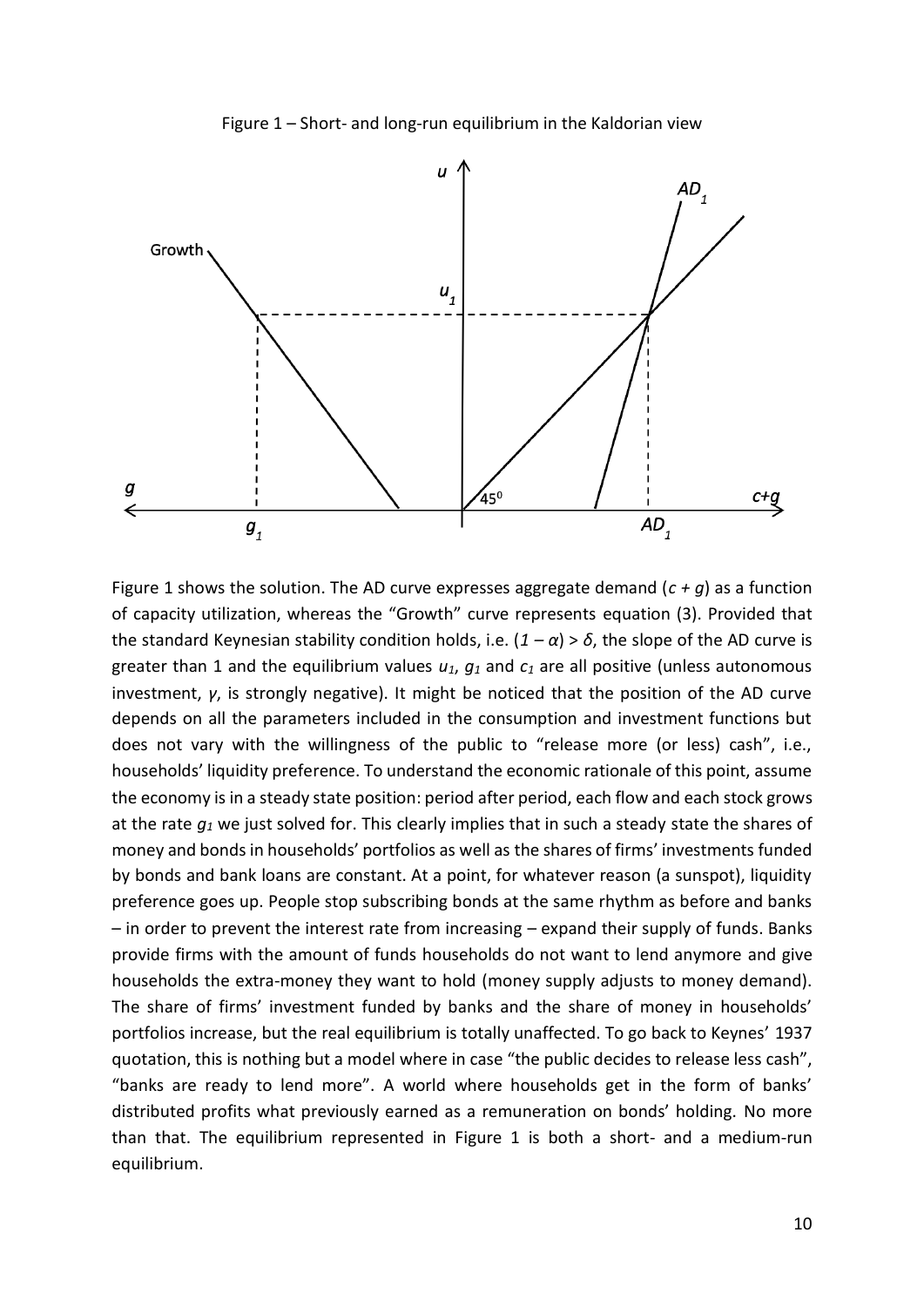This result of irrelevance of liquidity preference rests essentially on the two assumptions mentioned above. Removing assumption (a) would certainly be enough to put liquidity preference back at the centre of the stage. Indeed, taking interest rate's changes or capital gains into consideration would force us to recognize that households' wealth and its evolution over time (and then aggregate consumption, aggregate demand and output) do not depend exclusively on households' overall savings, but also on how these savings are allocated between money and bonds, since the latter is the only item on which capital gains (losses) may mature. This is the route already explored by a series of contributions (Taylor and O'Connell, 1985; Taylor, 2004; Taylor and Rada, 2008; Lavoie, 2014). Our purpose, however, is to remove assumption (b): the interaction between banks' profits distribution and banks' capitalization is indeed an important channel through which liquidity preference affects macroeconomic outcomes.

# **4. Banks' profits and capital**

International banking regulation imposes banks to hold a minimum level of own funds with respect to the value of their assets in order to be allowed to operate. This is the so-called *required* (or minimum) capital adequacy ratio, say  $\overline{\Omega}$ , originally set at 8 percent of banks' assets in Basel II agreement and now raised to 10.5 percent under Basel III. In order to accomplish with these regulatory requirements and have enough margins of flexibility in the event of non-performing loans, banks generally pursue a *target* (or normal) capital adequacy ratio  $\Omega^* > \overline{\Omega}$  (see Godley and Lavoie, 2007). This can be stated as a multiple of the minimum capital, i.e.,  $\Omega^* = (1 + \eta)\overline{\Omega}$ , around which the *actual* capital adequacy ratio  $\Omega$  fluctuates. According to the Federal Reserve Bank of New York (2018), for instance, actual own funds of US financial institutions fluctuated from 10 percent to about 13 percent of their assets from 1996 to 2018<sup>14</sup>.

Retained profits play a leading role here. Indeed, banks use retained profits to keep their actual capital adequacy ratio close to the target and adjust their own funds to the amount of their assets. Banks retain a portion of their profits because they have to (this is imposed by banking regulation) and also because they want to (banks ensure they remain trustworthiness by pledging part of their profits as immediate guarantee against losses and risks). As shown by Cohen (2013), for instance, the brunt of changes in banks' own funds come from retained earnings. In the years following the outbreak of the last financial crisis, banks increased the amount of retained profits up to or above 60 percent of their net income, in some cases close to 80 percent<sup>15</sup>. Gambacorta et al., (2020), in turn, provide empirical evidence showing how

<sup>&</sup>lt;sup>14</sup> The argument we are going to develop holds regardless of the specific value taken by  $\eta$ . In particular, the following results are valid even when  $\eta = 0$ .

<sup>&</sup>lt;sup>15</sup> Following Palley (2013b), if we look at the US economy, the shares of total financial profits over GDP and nonfinancial profits has significantly increased since 1970s. In the years just before the outbreak of the last financial crisis, they accounted for almost 4 percent of US GDP and 44 percent of non-financial profits. If we look at commercial banks only, commercial banks' profits suddenly returned to represent about 15 percent of nonfinancial profits from 2010 to 2014 after the considerable decline experienced in 2008 and 2009 (see Lapavitsas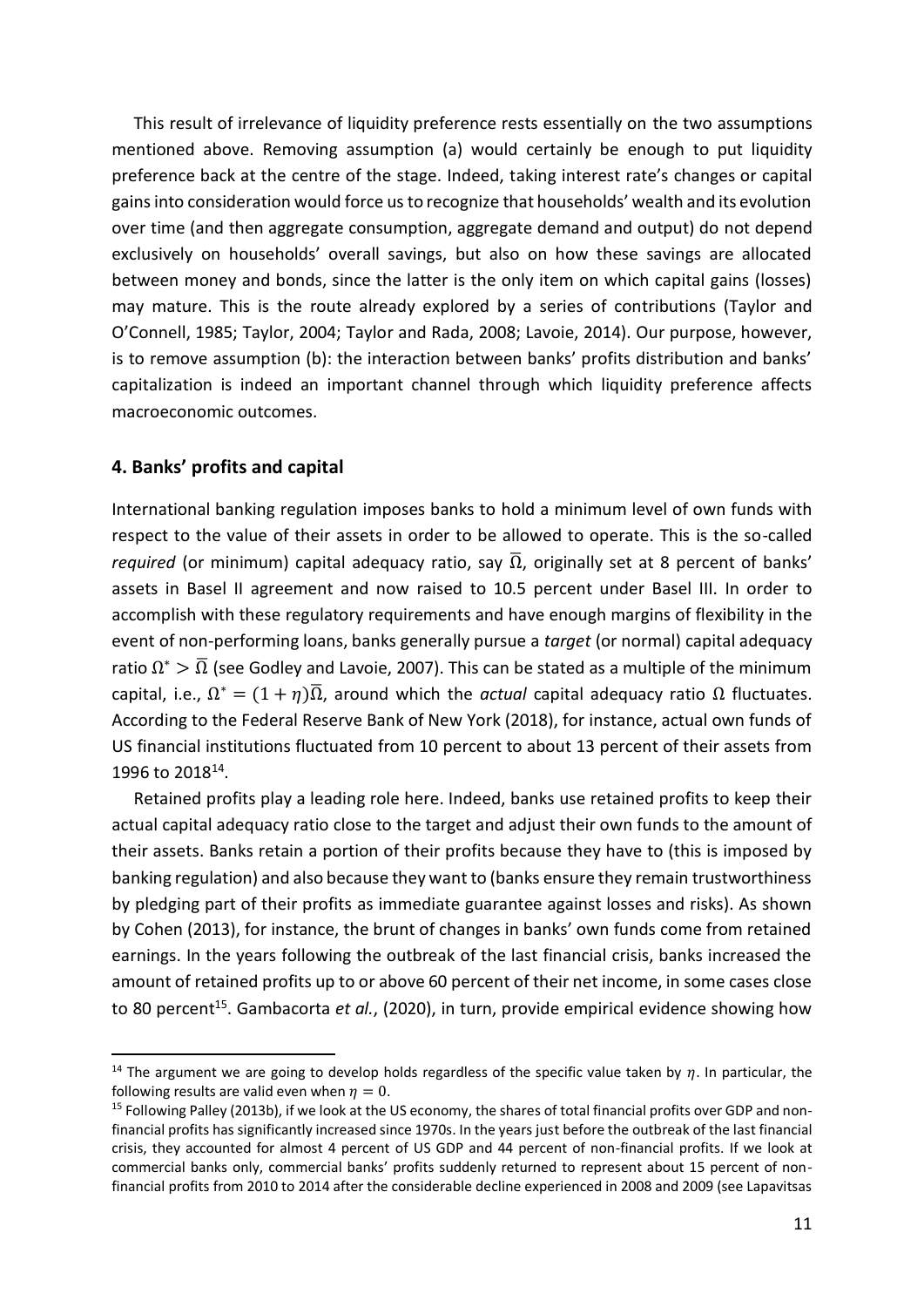banks increase retained profits as a strategic action in order to open more space for the expansion of their balance sheet, i.e., to implement more aggressive policies in the concession of new loans.

Assume, then, that banks only distribute a fraction  $0 < \lambda < 1$  of their profits, and the rest is devoted to the accumulation of own funds. In section 5, we will discuss the determinants and endogenous evolution of  $\lambda$  according to the empirical literature just mentioned. In the shortrun version of the model, however, λ can be safely taken as given. Equations (1) and (3) remain the same as before, but the consumption function (2) is to be properly amended. As is clear from Table 2, in this case households' income does not coincide with GDP (Y), since households are not receiving the totality of banks' profits anymore. If we maintain that aggregate consumption is a function of households' income and wealth, the relevant equation becomes:

$$
c = \alpha [u - i(1 - \lambda)(l + b_b)] + \beta
$$
\n<sup>(4)</sup>

where  $b_b = B_b/(i_b K)$  is a normalized measure of the importance of bonds in banks' assets.

This is not the end of the story, however. Defining  $\mu = (B_H/iV_H) = (B_H/iK)$  the fraction of households' wealth held in the form of corporate bonds, and observing that accounting identities (the balance sheet matrix) implies that  $1 - \mu = l + b_h$ , we finally get to

$$
c = \alpha[u - i(1 - \lambda)(1 - \mu)] + \beta
$$
\n<sup>(5)</sup>

Needless to say,  $\mu$  is the parameter through which we can capture changes in households' liquidity preference (Taylor (2004) and Lavoie (2014) also represent liquidity preference simply through a fixed parameter). The stronger their liquidity preference, the lower  $\mu$ . Solving the model formed by (1), (3) and (5) is extremely easy. The short-run solution is:

$$
u = \frac{\gamma + \beta - \alpha(1 - \lambda)(1 - \mu)i}{1 - \alpha - \delta} \tag{6}
$$

$$
g = \frac{\gamma(1-\alpha) + \delta[\beta - \alpha(1-\lambda)(1-\mu)i]}{1-\alpha-\delta} \tag{7}
$$

The standard short-run stability condition for this kind of Keynesian model is  $(1 - \alpha - \delta) > 0$ , and we will assume it holds.

Clearly, households' liquidity preference  $(\mu)$  and banks' dividend policy ( $\lambda$ ) now contribute to the determination of the short-run equilibrium. Activity and growth increase with  $\lambda$ , since a higher fraction of banks' distributed profits raises households' income and consumption

and Mendieta-Munoz, 2017). Aaccording to data from the Federal Reserve Bank of St. Louis, commercial banks' net income accounted for 0.61 percent of US GDP, on average, from 1984 to 2019. This implies that commercial banks' retained profits could stand up to half percentage point of US GDP, a non-negligible amount indeed. See [https://fred.stlouisfed.org/series/USNINC#0.](about:blank#0)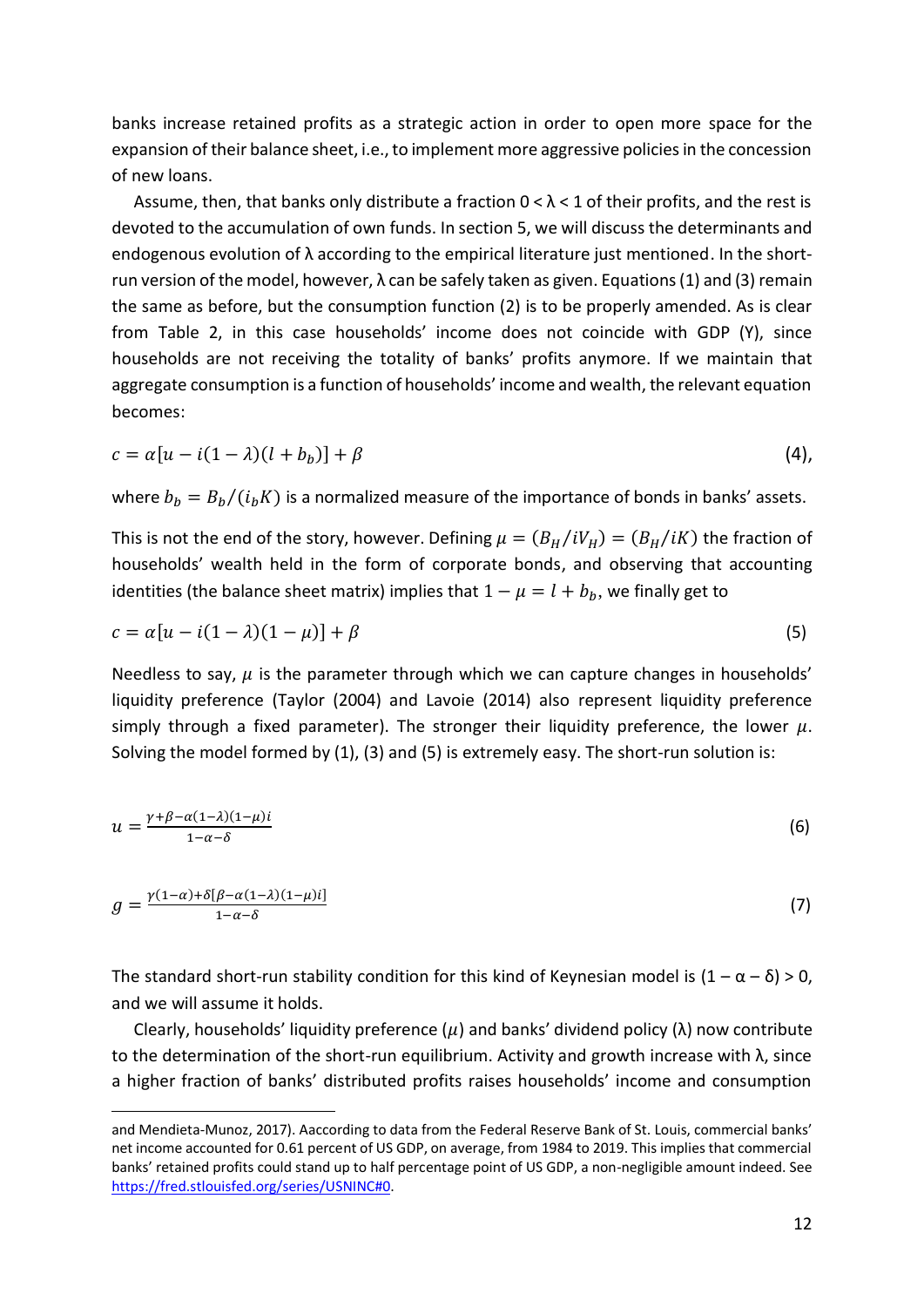expenditures. As to  $\mu$ , the higher households' liquidity preference (the lower  $\mu$ ), the lower their income and consumption expenditures, which in turn depresses aggregate demand and then activity and growth. This is shown in Figure 2 below. This result is in stark contrast with what described in Figure 1 under the "Kaldorian view". The economic rationale of this result is pretty simple. Ceteris paribus, a higher liquidity preference of the public implies that a higher share of investment is financed by banks<sup>16</sup>. As a consequence, households will receive lower "direct" capital incomes from financial markets and higher banks' profits in the form of dividends. However, only a share  $\lambda$  of banks' profits will be distributed as dividends, whilst the remaining will take the form of additional banks' own capital. Given different households' propensity to consume out of income and wealth, and the reduction in overall households' income, consumption expenditures decline and so does aggregate demand. The AD curve moves leftward from *AD<sup>1</sup>* to *AD<sup>2</sup>* in Figure 2. The economy reaches a new short-run equilibrium (point *E2*) featuring lower levels of capacity utilization (*u2*) and capital accumulation (*g2*) with respect to the original equilibrium *E1*.





Our analysis shows that liquidity preference returns to be a key parameter in the determination of short-run macro equilibrium (with respect to the Kaldorian view) even in a very simple context with endogenous money and a fixed, policy-determined interest rate established by "sufficiently insistent" monetary authorities. In other words, differently from previous contributions, we show that liquidity preference Is relevant even in the absence of

<sup>&</sup>lt;sup>16</sup> Adrian and Shin (2009), for instance, noted that in the immediate aftermath of the 2007-2008 financial shock, commercial banks' lending partially compensated for the dry-up of credit via market-based intermediaries.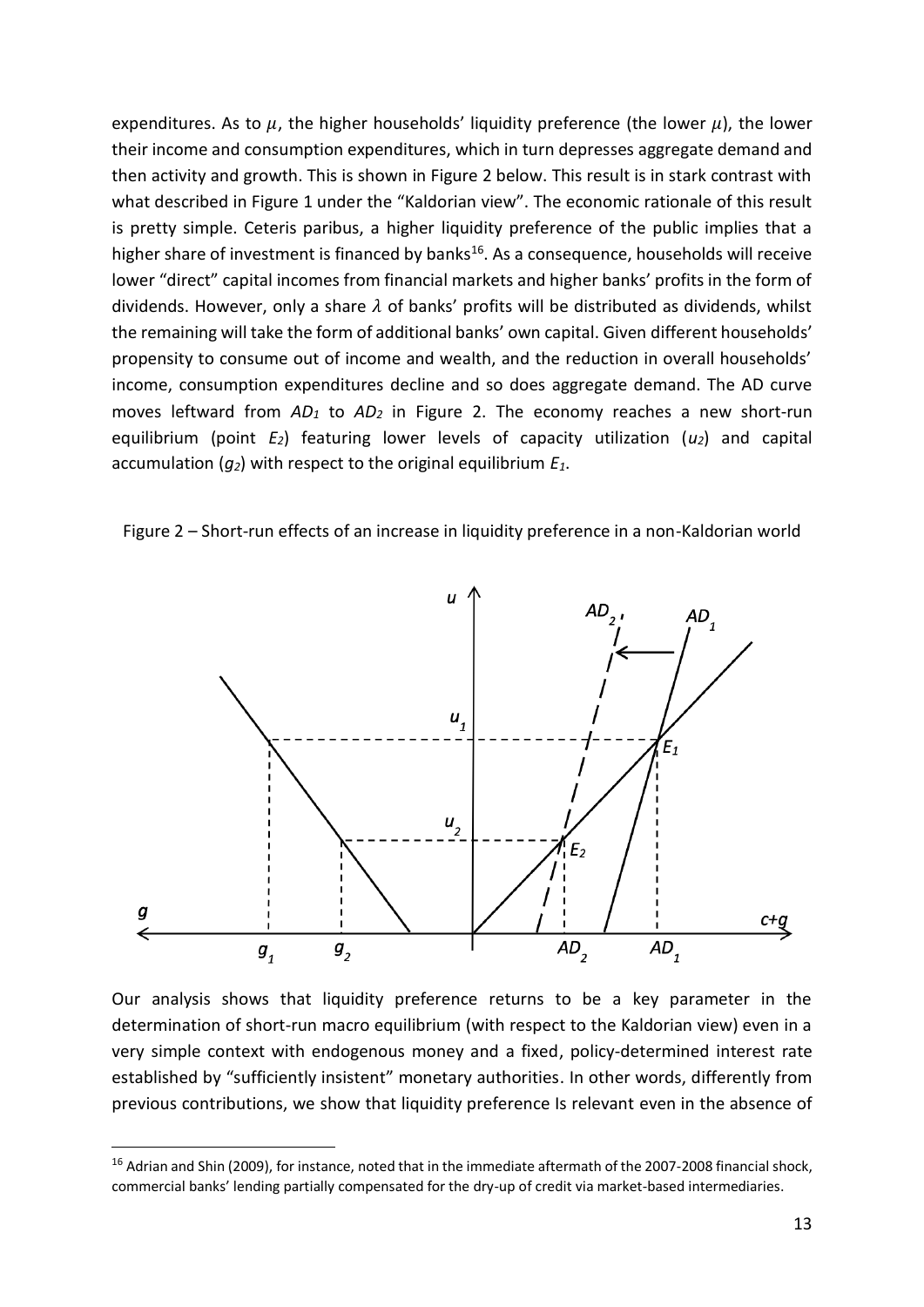capital gains (see Taylor and O'Connell, 1985; Lavoie, 2014) or changes in the level of the interest rate or in the spread among different interest rates (see Dafermos, 2012; Asensio, 2017). All what we need is to recognize the very simple fact that banks (must) retain some profits to accumulate own funds in order to be allowed to keep on conceding loans. Will this result hold in the medium run as well? It is time to say more on banks' own funds accumulation.

### **5. Liquidity preference and economic activity in the medium run**

Banks' ability to operate and extend loans is influenced by the solidity of their balance sheets. In our simple aggregate model, this can be captured by banks' own funds-to-assets ratio  $\Omega =$  $OF/(L + B_b/i_b)$ , i.e., the equivalent to the capital adequacy ratio in the jargon of the Basel agreements. Using again the accounting identity  $1 - \mu = l + b_h$ , this ratio may be reexpressed as:

$$
\Omega = \frac{OF}{(l+b_b)K} = \frac{OF}{(1-\mu)K}
$$
\n(8)

The dynamics of  $\Omega$  is governed by the variation of banks' own funds and firms' capital accumulation. Taking into account that banks' own funds are accumulated via retained profits, the relevant differential equation for  $\Omega$  reads:

$$
\dot{\Omega} = \Omega \left\{ \frac{\partial F}{\partial F} - g \right\} = \Omega \left\{ \frac{(1 - \lambda)i}{\Omega} - g(\lambda) \right\} = \theta(\Omega, \lambda)
$$
\n(9)

According to Godley and Lavoie (2007), banks adjust their policy of profits' distribution in order to satisfy shareholders' demand for financial returns but also to avoid excessive discrepancies between the actual capital adequacy ratio and the normal one. This is the meaning of equation (10), which simply states that banks adjust the share of distributed profits to the gap between  $\Omega$  and  $\Omega^*$ :

$$
\dot{\lambda} = \varphi(\Omega - \Omega^*) = f(\Omega, \lambda) \qquad \varphi > 0 \tag{10}
$$

Banks distribute more profits each time the actual own funds-to-assets ratio exceeds the target  $\Omega^*$ , and vice versa. The parameter  $\varphi$  represents the speed of adjustment, which may be influenced by shareholders' quest for dividends.

Equations (9) and (10) describe the dynamics of the system over the medium-run. The nonlinearity of the system implies that stability can be assessed only in the neighbourhood of the equilibrium. We do this in Appendix 1. In what follows, we concentrate on the two isoclines for  $\Omega$  and  $\lambda$ .

Put (7) into (9), take the steady-state values of  $\Omega$  and  $\lambda$  and call them  $\Omega_{SS}$  and  $\lambda_{SS}$ . After rearranging, one can easily find an explicit solution for  $\lambda_{SS}$ :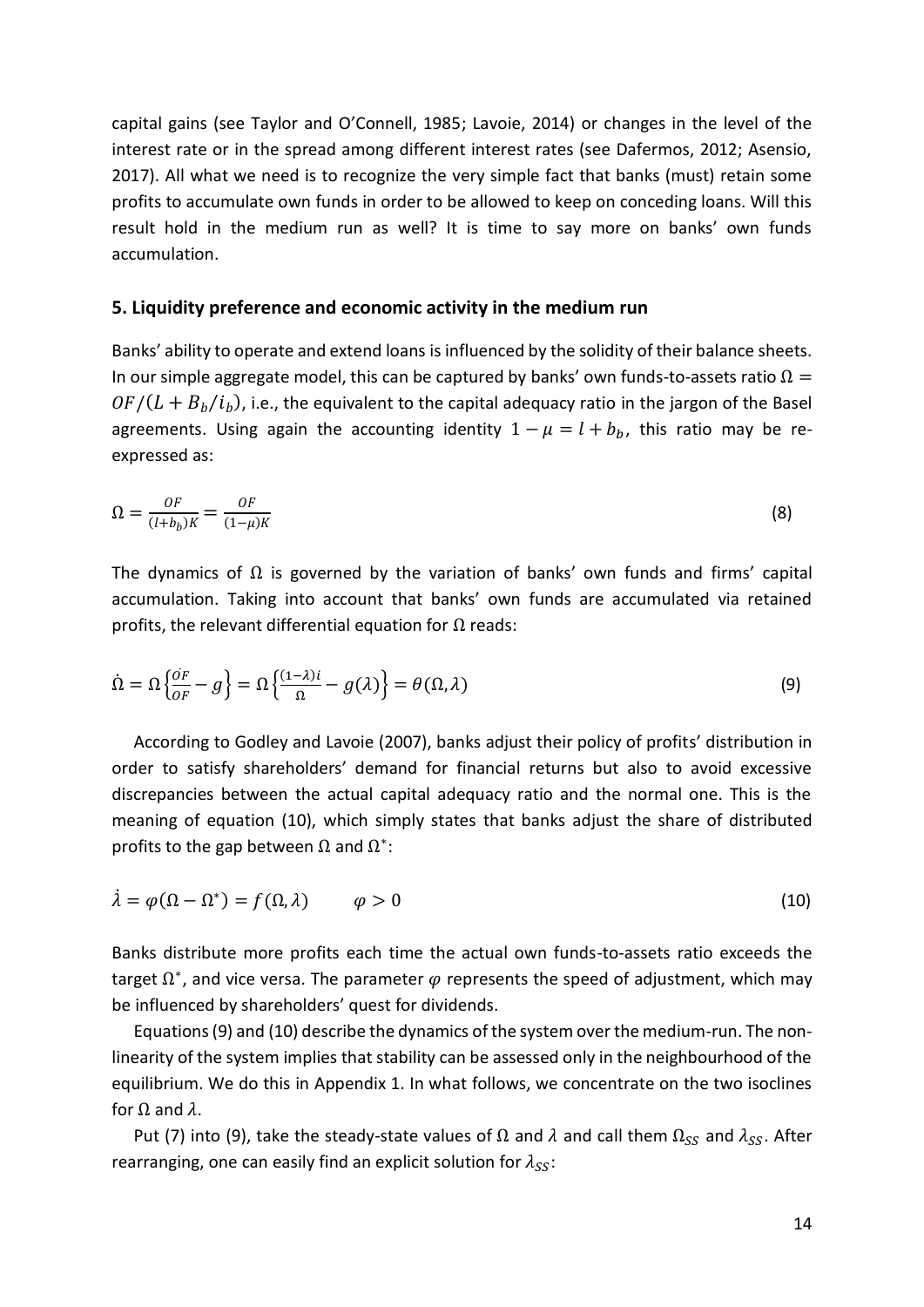$$
\lambda_{SS} = 1 - \frac{\Omega_{SS}[\gamma(1-\alpha) + \delta\beta]}{[\Omega_{SS}\delta\alpha(1-\mu) + (1-\alpha-\delta)]i}
$$
\n(11)

Using (11), one can easily verify that the isocline  $\dot{\Omega} = 0$  is a downward-sloping function of  $\Omega^{17}$ , with vertical intercept equal to 1 and a horizontal asymptote at  $\lambda_{AS} = 1 - \frac{[\gamma(1-\alpha)+\delta\beta]}{8\alpha(1-\mu)i}$  $\frac{(1-\alpha)+\sigma p_1}{\delta \alpha (1-\mu)i} < \lambda_{SS}.$ 

The analysis of the isocline  $\dot{\Omega} = 0$  is much simpler. This is nothing but a vertical line at:

$$
\Omega_{SS} = \Omega^* \tag{12}
$$

The economic rationale is fairly intuitive. Outside the equilibrium, whenever the actual own funds-to-assets ratio falls below target, banks will reduce  $\lambda$  and distribute to shareholders a lower share of realized profits. They do this in order to "reintegrate" own funds and bring the own funds-to-assets ratio closer to target<sup>18</sup>. The opposite happens when  $\Omega > \Omega^*$ . The two isoclines  $\dot{\Omega} = 0$  and  $\dot{\lambda} = 0$  are represented in Figure 3, where it is also shown that the economy converges cyclically to its medium-run equilibrium (see Appendix 1 for a fullyfledged local stability analysis).





<sup>&</sup>lt;sup>17</sup> One can verify that  $\frac{\partial \lambda_{SS}}{\partial \Omega_{SS}}$   $< 0$  if  $(1 - \alpha - \delta)t > 0$ , which we assume to hold true by default as it is the standard Keynesian stability condition for a meaningful short-run equilibrium.

 $18$  Once again, this is not just a matter of complying with bank regulations. Banks are very peculiar corporations; they are also *rentiers*: they adjust own funds to go on making money out of thin air, exactly in the same way as a landlord that from time to time must spend some money to keep her plot of land in decent conditions to be able to go on renting it out. The privilege of making money out of thin air has a price.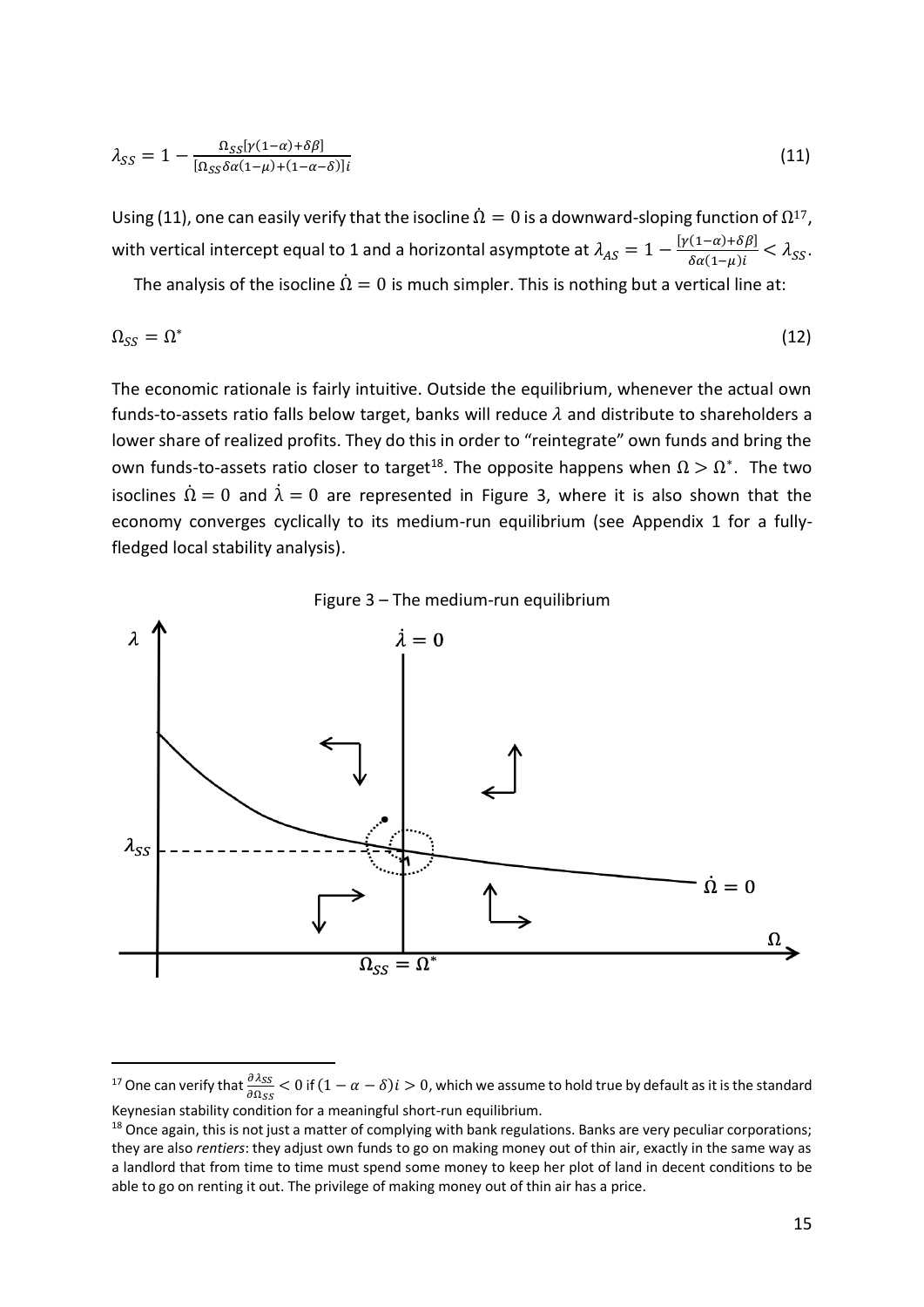We are now in a good position to study the medium-run effects of variations in the liquidity preference of the public. Formal details may be found in Appendix 2. Here, we focus on the economic rationale and the graphical representation of our story (see Figure 4 below).

Let us consider an increase in liquidity preference (lower  $\mu$ ). From (11) and (12), it is easy to see that the isocline  $\dot{\lambda} = 0$  is unaffected by this change, whereas the isocline  $\dot{\Omega} = 0$  moves upwards (i.e.,  $(\partial \lambda_{ss}/\partial \mu)$  < 0) when people decide to "release less cash to firms" (see North-East quadrant in Figure 4). The economic mechanism behind this result goes as follows. A higher preference for liquidity induces households to reduce the share of their wealth held in the form of bonds. In our simple model, this forces banks to step in and satisfy firms' financial needs with loans and, eventually, purchase those bonds that households might want to sell. Banks' own funds-to-asset ratio, however, increases. This is due to the short-run contractionary effects of higher liquidity preference, which curtails current capacity utilization and induces firms to accumulate less capital. Such a reduction in "*g*" will in turn imply that, *ceteris paribus*, firms will demand (and receive) less loans than before. From the point of view of banks' balance sheet, this would cause an increase in their *actual* own funds-to-assetsratio. To keep it on target, banks will then distribute more dividends and retain a lower share of profits, i.e.,  $\lambda$  will increase.



Figure 4 – Medium-run effects of a rise in liquidity preference

The reduction in  $\mu$  and the rise in  $\lambda$  bear opposite consequences in terms of the evolution of capacity utilization and capital accumulation. The increase in liquidity preference tends to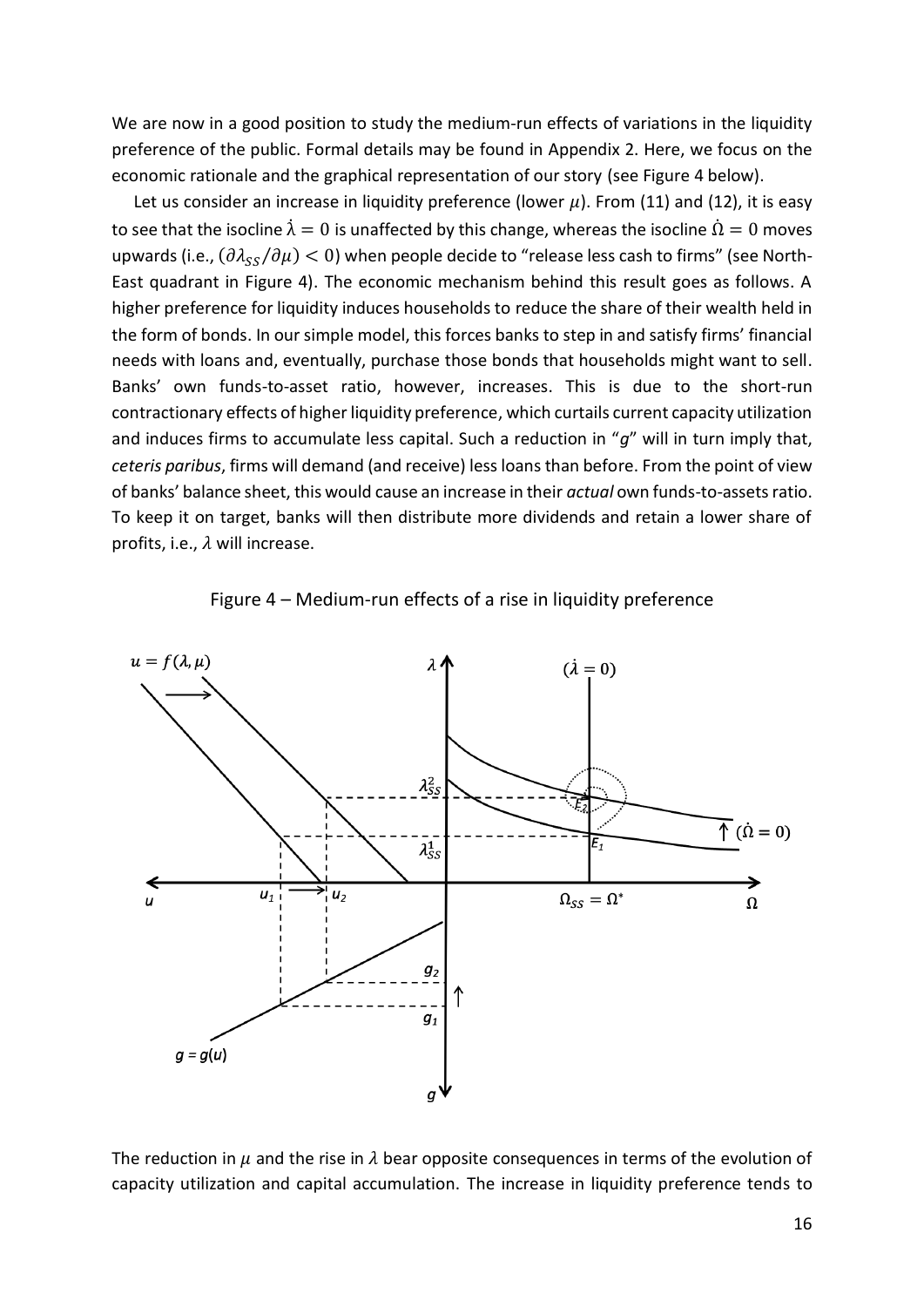reduce "u" (see the rightward shift of  $u = f(\lambda, \mu)$  in the North-West quadrant of Figure 4) and, therefore, "*g*" (South-West quadrant of Figure 4). A higher share of distributed profits (out of banks' total profits), instead, leads to higher households' income, consumptions expenditures, "*u*" and "*g*". We determine the final net effect of an increase in liquidity preference in Appendix 2. The direct, contractionary effect of a reduction in  $\mu$  over "u" and "g" prevails over the expansionary indirect effect (via increased  $\lambda$ ). In the end, an economic shock that brings about an increase in the liquidity preference of the public will cause the economy to stagnate (capacity utilization decreases from *u<sup>1</sup>* to *u<sup>2</sup>* in Figure 4) and capital accumulation to slow down (from *g<sup>1</sup>* to *g2*) not only in the short run, but also in the medium run.

There are three important implications stemming from our analysis. First, even in a world of endogenous money where the central bank adopts a fully accommodationist stance and the banking system behaves horizontally, liquidity preference of the general public affects the performance of the economy *both* in the short *and in the medium run*.

Second, we do not need to take into account capital gains/losses and/or changes in the interest rate(s) to give liquidity preference such an important role. In our model, liquidity preference does not play any role in setting interest rates or interest rates' spreads. Yet, it remains important simply because it influences the banks' policy of profit distribution and then the different channels through which households' (capital) income is generated (i.e., direct remuneration of bonds' holding or banks' dividends). This, in turn, affects households' (consumption) expenditures, aggregate demand, capacity utilization and capital accumulation.

Third, our model also shows that financial turbulences and sudden increases in liquidity preference (i.e., sharp reductions in  $\mu$ ) may cause long-lasting negative effects on economic performances. In other words, a financial crash and a sharp flight to liquidity may throw the economy into an enduring depression or stagnation.

#### **6. Concluding remarks**

In this paper, we contribute to the debate about the role of liquidity preference in the determination of economic activity in a world of endogenous money. In particular, we show that liquidity preference does not need to influence the determination of the base rate, or the spread among yields from different financial assets, or even the occurrence of capital gains or losses in order to affect capacity utilization and capital accumulation both in the short and in the medium run. In a world where banks behave in a "perfectly horizontalist" manner, and the central bank adopts a fully accommodationist stance, we show that the endogenous adjustment of banks' profit distribution (and the simple fact that some are to be retained) is more than enough to give back liquidity preference the role it had in the original Keynesian framework.

A word of caution is needed. Our medium-run analysis seems to suggest that having households eager to invest in financial markets, perhaps with a higher propensity to risk and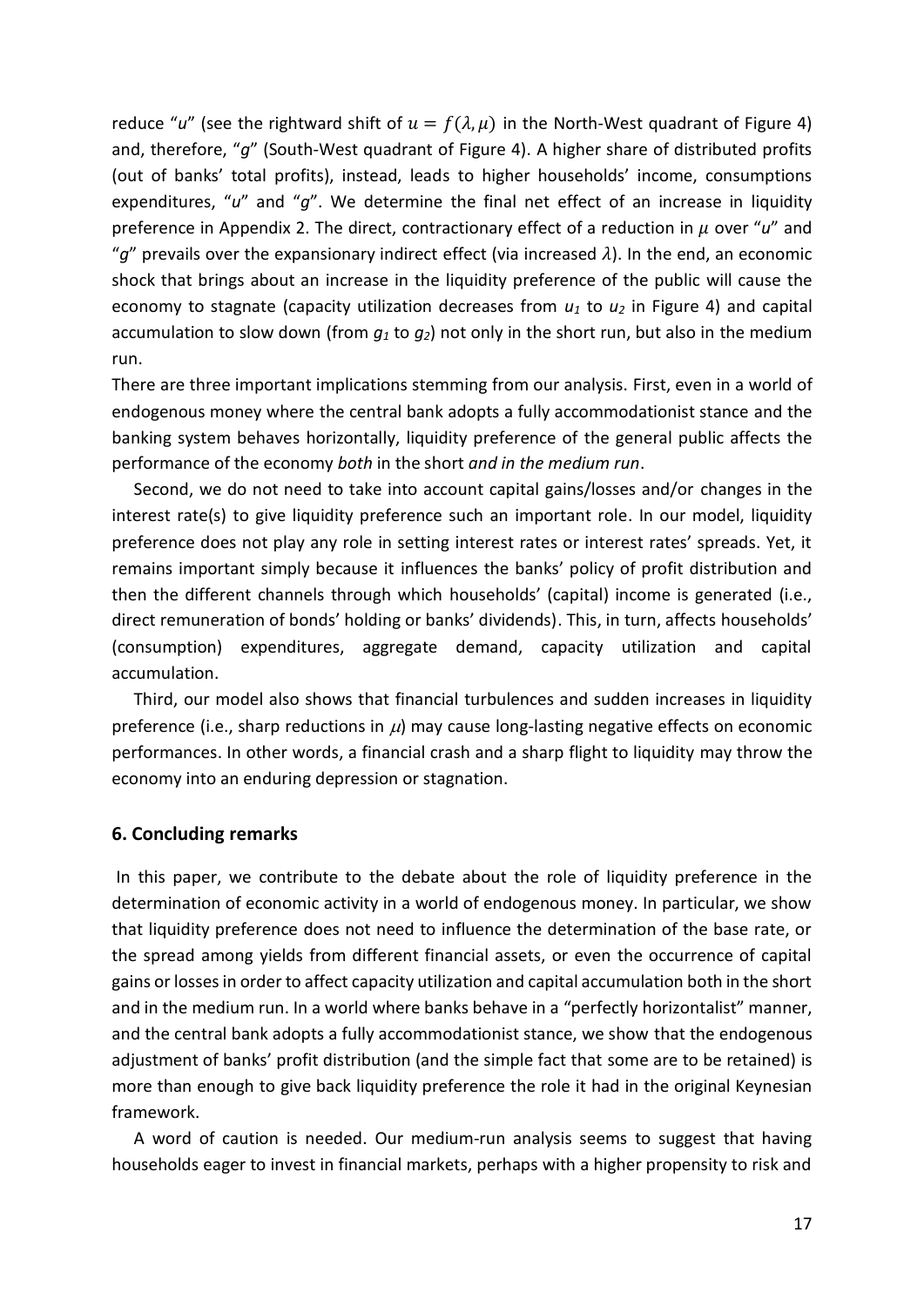a lower liquidity preference, might be beneficial for capital accumulation and economic dynamics. Could we take this result as an indication of the potential virtues of "money managers" capitalism (Wray, 2009)? Are households' active participation to financial markets, as intermediated by buoyant institutional investors, and the rising share of capital income over national income (Power *et al.*, 2003; Piketty, 2014) good news for the whole economy? The answer is no, at least for two good reasons.

First, in this paper, we do not make any comparison between different types of capitalism, say *paternalistic* or *industrial capitalism* (Minsky, 1986; Hudson, 2010) of the "golden age" on the one side, and the current *financial capitalism* on the other. What we claim is that in a system where financial markets gain increasing relevance in affecting the behaviour of the economy, it is vital to ensure that financial markets keep on working smoothly, and that they are not hit by major waves of panic and sudden runs to liquidity. Even the more so if the increased participation of the public to financial markets via the intermediation of money managers may have increased exposure to financial shocks<sup>19</sup>. In a way, our paper echoes the original Minsky's idea that "the channels by which Federal Reserve [central banks, more generally] operations affect the economy may no longer be by changing the availability or cost of financing, but rather by affecting uncertainty: by affecting the evaluation by portfolio managers of the viability of enterprises and the stability of markets" (Minsky, 1994, p.1). In such a state of capitalism, saving Wall Street from financial shocks is fundamental to avoid Main Street to collapse. We could well interpret this result as an additional sign of financial markets' "take-over" of the real economy (Storm, 2018).

Second, our model does not take on board several aspects of modern economies. In this paper, for instance, we do not endogenize the heightened instability and vulnerability of modern economies to financial crises, with the ensuing consequences in terms of (nonfinancial) firms' animal spirits and willingness to invest. Moreover, we do not pay attention to distributional issues. Indeed, here we do not model the increasing level of income inequality and wealth concentration that has accompanied the development of most economies in the last four decades, as well as the increasing debt burden on the shoulders of low- and middleincome households. All these aspects could well contribute to compensate or even revert the possibly expansionary effects of a reduced preference for liquidity and booming financial markets.

All these issues are potentially interesting extensions of our model and could make it richer. None of them, however, would alter the central theoretical message of our work. The original insight of Maynard Keynes is to be rescued. Liquidity preference and financial markets matter, and money endogeneity, not even in a pure fully accomodationist horizontalist world, does not allow us to think of the banking system as the unconstrained *deus ex-machina* of the economy we live in.

 $19$  Indeed, this is a crucial tenet of Minskyan analysis stressing how money manager capitalism may be affected by heightened financial instability (see Wray, 2009).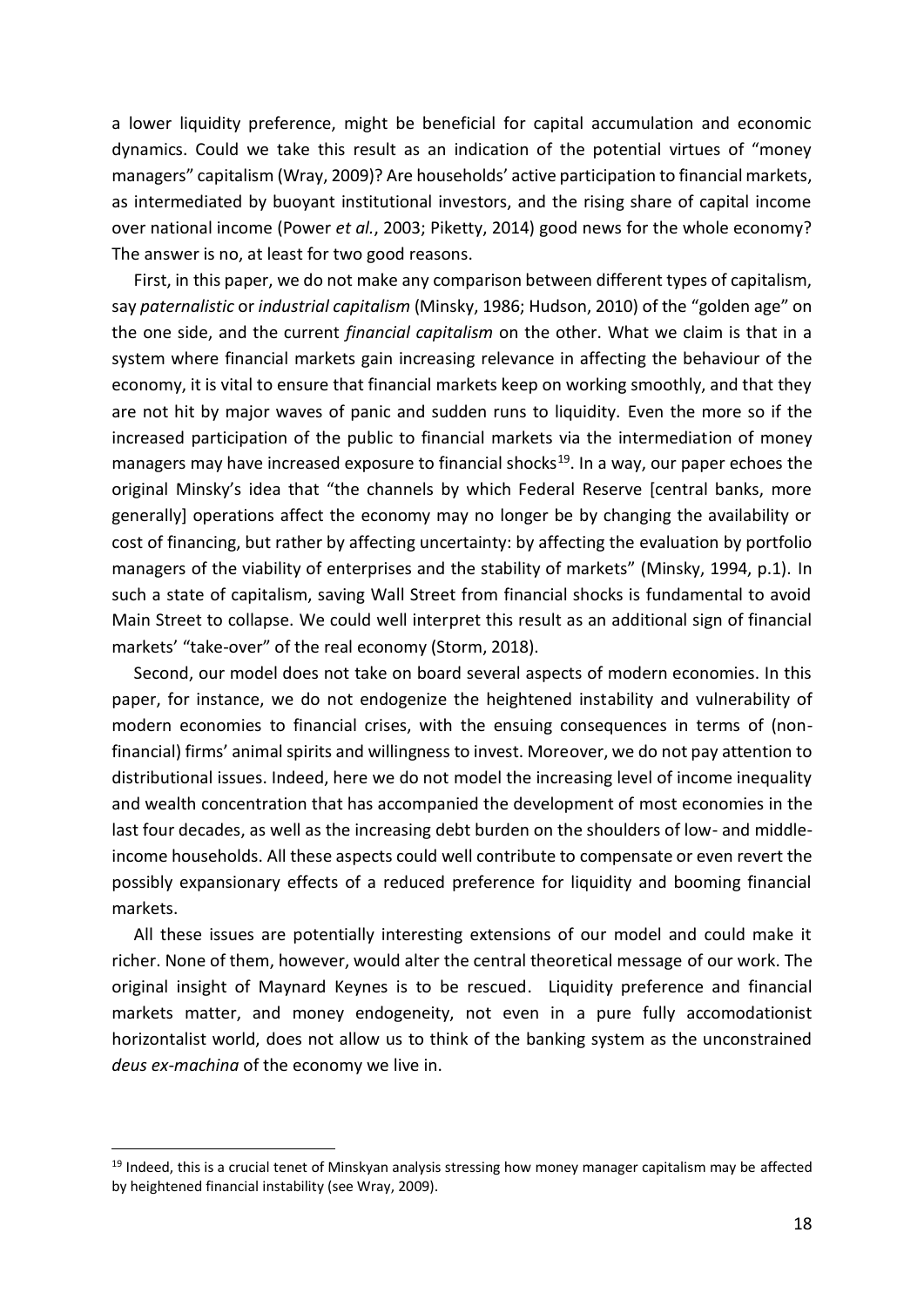# **References**

- Adrian T., and H.S. Shin, 2009. "Money, Liquidity, and Monetary Policy", *American Economic Review: Papers and Proceedings*, vol.99 (2), 600 – 605.
- Asensio, A, 2017. "Insights on endogenous money and the liquidity preference theory of interest", *Journal of Post-Keynesian Economics*, vol.40 (3), 327 – 348.
- Bertocco, G. and A. Kalajzic, 2014. "*The liquidity preference theory: A critical analysis*", University of Insubria department of economics working paper no.1402.
- Bertocco, G. and A. Kalajzic, 2018. "The zero lower bound and the asymmetric efficacy of monetary policy: A view from the history of economic ideas", *Italian Economic Journal*, vol.4 (3), 549 – 566.
- Carlin, W. and D. Soskice, 2014. *Macroeconomics: Institutions, Instability and the Financial System*. Oxford: Oxford University Press.
- Chang, W.W., Hamberg, D., and J. Hirata. 1983. "Liquidity Preference as a Behavior toward Risk is a Demand for Short term Securities - Not Money", *The American Economic Review*, vol.73 (3): 420 – 427.
- Cohen, B.H. 2013. "How have banks adjusted to higher capital requirements?", *BIS Quarterly Review*, September 2013, 28 – 42.
- Dafermos, Y., 2012. "Liquidity preference, uncertainty, and recession in a stock-flow consistent model", *Journal of Post-Keynesian Economics*, vol.34 (4), 749 – 776.
- Dow, S. C, 1997. "Endogenous Money". In: G. C. Harcourt G.C. and P.A. Riach (eds.). *A 'Second Edition' of The General Theory*, 43 – 55. London and New York: Routledge.
- Federal Reserve of New York. 2018. "*Quarterly trends for consolidated U.S. banking organizations – first quarter 2018*".
- Fontana, G. and M. Setterfield, 2009. "A simple (and teachable) macroeconomic model with endogenous money". In: Fontana, G. and M. Setterfield (eds.). *Macroeconomic Theory and Macroeconomic Pedagogy*, 144 – 168, London: Palgrave Macmillan.
- Gambacorta, L., Oliviero, T., and H.S. Shin. 2020. "*Low price-to-book ratios and bank dividend payout policies*", BIS Working Paper no.907.
- Godley, W. and M. Lavoie, 2007. *Monetary Economics: An integrated approach to credit, money, income, production and wealth*. London: Palgrave Macmillan.
- Hudson, M. 2010. "*The Transition from Industrial Capitalism to a Financialized Bubble Economy*", Levy Economics Institute of Bard College Working Paper no.627.
- Kaldor, N. 1985. "How monetarism failed", *Challenge*, vol.28 (2), 4 13.
- Keynes, J.M., 1937, "The 'Ex-Ante' Theory of the Rate of Interest", *The Economic Journal*, vol.47 (188), 663 – 669.
- Lapavitsas, C., and I., Mendieta-Munoz. 2017. "*Explaining the historic rise in financial profits in the US economy*", University of Utah Department of Economics Working Paper no.2017- 06.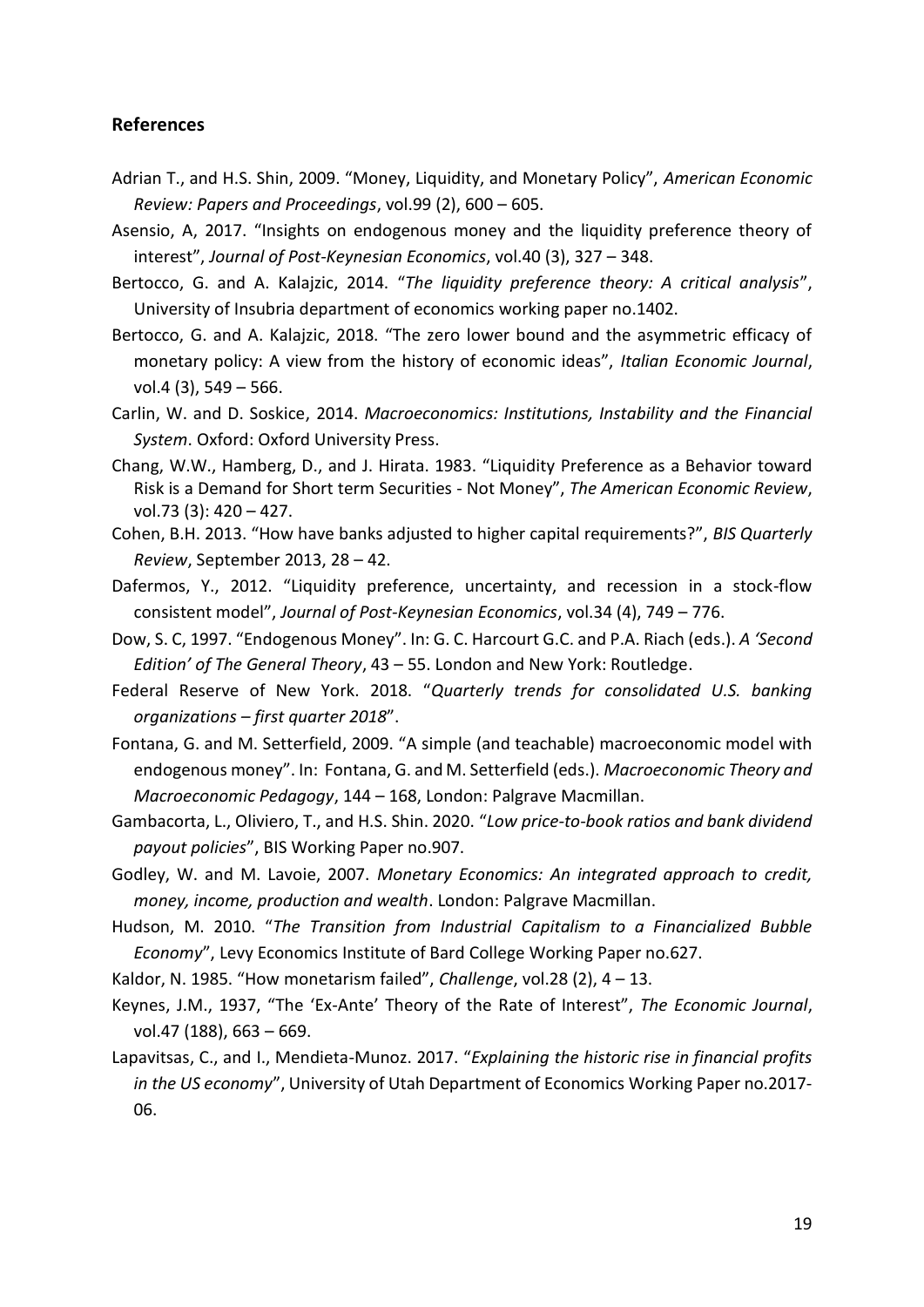- Lavoie, M. 2006. "Endogenous money: Accommodationist". In: Arestis, P., and M. Sawyer (eds). *Handbook of Alternative Monetary Economics*, 17 – 34, Cheltenham, UK: Edward Elgar.
- Lavoie, M. 1996. "Horizontalism, Structuralism, liquidity preference and the principle of increasing risk", *Scottish Journal of Political Economy*, vol.43 (3), 275 – 300.
- Lavoie, M. 2009. "Taming the new consensus: Hysteresis and some other Post-Keynesian amendments". In: Fontana, G., and M. Setterfield (eds.). *Macroeconomic Theory and Macroeconomic Pedagogy*, 191 – 213, London: Palgrace Macmillan.
- Lavoie, M. 2014. *Post-Keynesian economics: New foundations*, Cheltenham (UK) and Northampton, MA (USA): Edward Elgar.
- Lavoie, M. and S. Reissl. 2019. "Further insights on endogenous money and the liquidity preference theory of interest", *Journal of Post-Keynesian Economics*, vol.42 (4), 503 – 526.
- Lavoie, M. and G. Zezza, 2020, "A Simple Stock-Flow Consistent Model with Short-Term and Long-Term Debt: A Comment on Claudio Sardoni", *Review of Political Economy*, vol. 32 (3), 459-473
- Le Heron, E. and T. Mouakil. 2008. "A post-Keynesian stock-flow consistent model for the dynamic analysis of monetary policy shock on banking behaviour", *Metroeconomica*, vol.59 (3), 405 – 440.
- Le Heron, E., 2020, "Endogenous money, liquidity preference and Confidence: for a qualitative theory of money", in Rochon L.P. and H. Bougrine (eds.), *Credit, Money and Crises in Post-Keynesian Economics*, 133 – 151, Cheltenham (UK) and Northampton, MA (USA): Edward Elgar.
- Mehrling, P. 2020. "*Payment vs. funding: The law of reflux for today*" Institute of New Economic Thinking working paper series no.113, freely downloadable from the Institute of New **Economic** Thinking (INET) website: https://www.ineteconomics.org/uploads/papers/WP\_113-Mehrling-Payment-vs-Funding.pdf.
- Minsky, P.H. 1986. *Stabilizing and Unstable Economy*, Yale University Press.
- Minsky, P.H. 1994. "*Financial instability and the decline(?) of banking: Public policy implications*", Levy Economics Institute Working Paper no.127.
- Moore, B. 1988. "The Endogenous Money Supply", *Journal of Post Keynesian Economics*, vol.10 (3), 372 – 385.
- Oreiro J.L., Fernando de Paula, L., and J.P. Heringer Machado. 2020. "Liquidity preference, capital accumulation and investment financing: Fernando Carvalho's contributions to the post-Keynesian paradigm", *Review of Political Economy*, vol. 32 (1), 121 - 139.
- Palley, T.I. 1994. "Competing views of the money supply: Theory and evidence", *Metroeconomica*, vol.45 (1), 67 – 88.
- Palley, T.I. 2013a. "Horizontalists, verticalists, and structuralists: the theory of endogenous money reassessed", *Review of Keynesian Economics*, vol.1 (4), 406 – 424.
- Palley, T.I. 2013b. *Financialization. The economics of finance capital dominance*. New York: Palgrave Macmillan.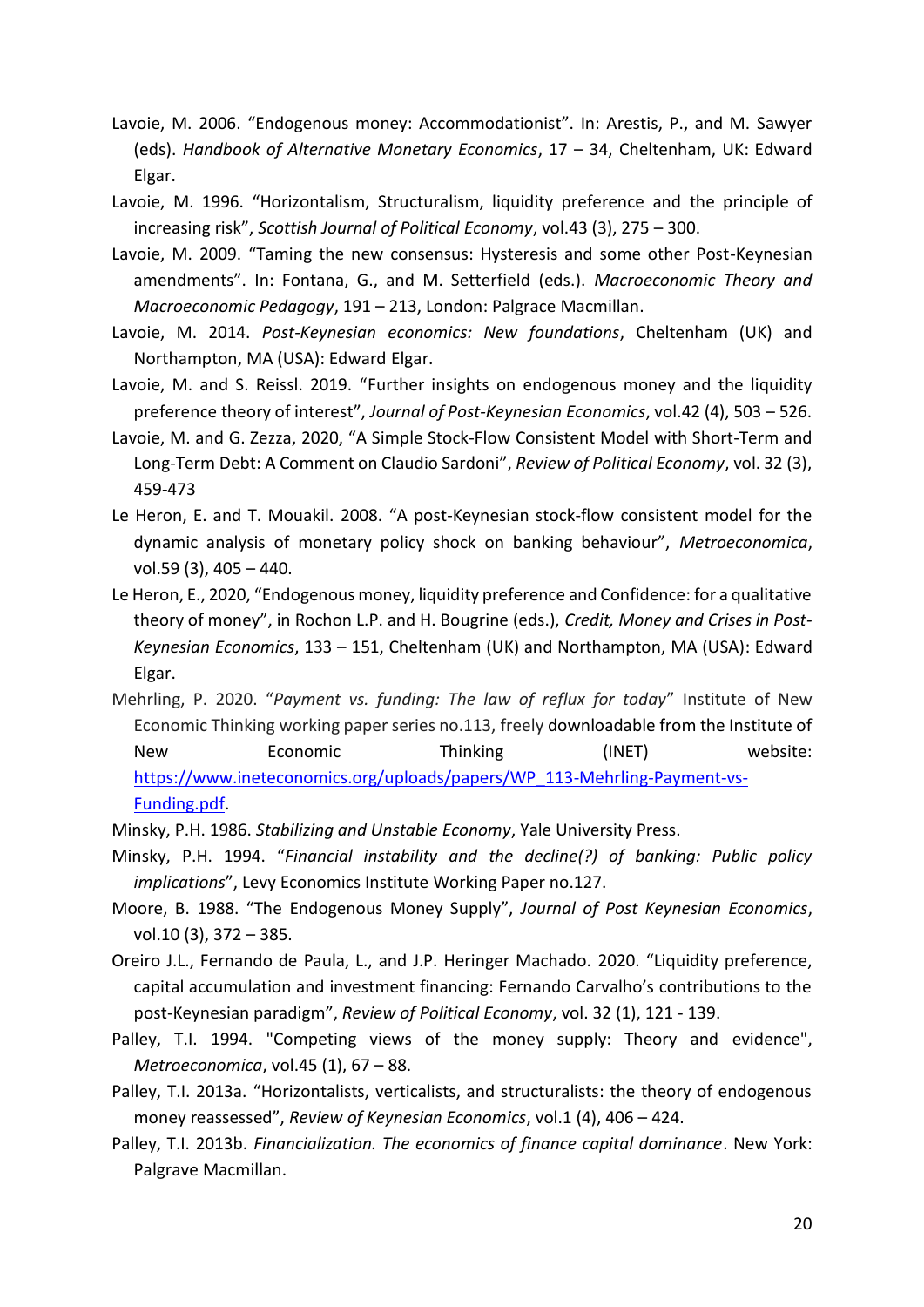- Palley, T.I. 2017. "The theory of endogenous money and the LM schedule: prelude to a reconstruction of IS-LM", *Revista de Economia Politica*, vol.37 (1), 3 – 22.
- Piketty, T. 2014. *Capital in the Twenty-First Century*, Cambridge (MA) and London (UK): Harvard University Press.
- Power, D., Epstein, G., and M. Abrena. 2003. "*Trends in the Rentier Income Share in OECD Countries, 1960 – 200*", PERI Working Paper no.58a.
- Rochon, L.P. 1997, "Keynes' finance motive: a re-assessment. Credit, liquidity preference and the rate of interest", *Review of Political Economy*, vol. 9 (3), 277-293.
- Sardoni, C. 2020, "Saving and Investment Financing: Different Approaches", *Review of Political Economy*, vol. 32 (3), 474-480.
- Storm, S. 2018. "*Financial Markets Have Taken over the Economy. To Prevent Another Crisis, They Must Be Brought to Heel*", freely downloadable from the Institute of New Economic Thinking (INET) website: [https://www.ineteconomics.org/perspectives/blog/financial](about:blank)[markets-have-taken-over-the-economy-to-stop-the-next-crisis-they-must-be-brought-to](about:blank)[heel.](about:blank)
- Taylor, L. 2004. *Reconstructing Macroeconomics*, Cambridge, MA (USA), and London (UK): Harvard University Press.
- Taylor, L., and S. O'Connell. 1985. "A Minsky crisis", *The Quarterly Journal of Economics*, vol.100 (supplement), 871 – 885.
- Taylor, L., and C. Rada. 2008. "Debt-equity cycles in the twentieth century: Empirical evidence and a dynamic Keynesian model" In: Flaschel P., and M. Landesmann (eds.). *Mathematical Economics and the Dynamics of Capitalism*, London: Routledge.
- Townsend, H. 1937. *"*Liquidity Premium and the Theory of Value", *The Economic Journal*, vol.47 (185), 157 – 169.
- Wray, R. 1992. "Commercial banks, the central bank and endogenous money", *Journal of Post Keynesian Economics*, vol. 14(3), 297-310
- Wray, R. 2009. "The Rise and Fall of Money Manager Capitalism: A Minskyan Approach", *Cambridge Journal of Economics*, vol.33 (4), 807 – 828.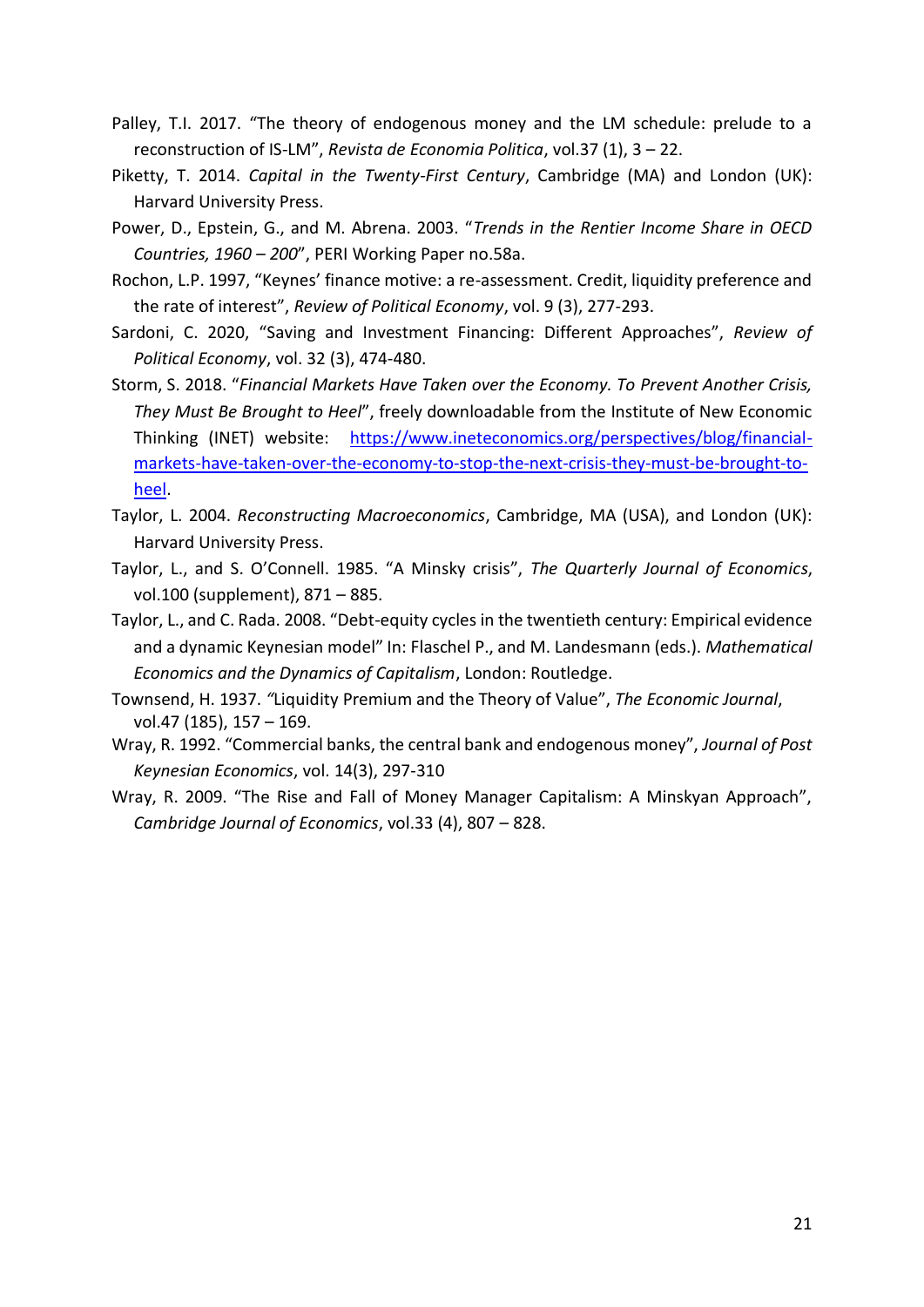## **Appendix 1**

In order to analyse the local stability of our system of differential equations, let first define the Jacobian matrix (*J*) of partial derivates in the neighbourhood of the steady state. We do this in the mathematical expressions (A.1) and (A.2) below.

$$
J = \begin{bmatrix} \theta_{11} & \theta_{12} \\ f_{21} & f_{22} \end{bmatrix} = \begin{bmatrix} \frac{\partial \theta}{\partial \Omega} \Big|_{\theta=0} & \frac{\partial \theta}{\partial \lambda} \Big|_{\theta=0} \\ \frac{\partial f}{\partial \Omega} \Big|_{f=0} & \frac{\partial f}{\partial \lambda} \Big|_{f=0} \end{bmatrix}
$$
(A.1)  

$$
J = \begin{bmatrix} -\frac{(1-\lambda_{SS})i}{\Omega_{SS}} & -\frac{[(1-\alpha-\delta)+\delta\alpha(1-\mu)\Omega_{SS}]i}{(1-\alpha-\delta)} \\ 1 & 0 \end{bmatrix}
$$
(A.2)

Consistent with Figure 3 in the main text, the definition of the Jacobian matrix (*J*) in expression (A.2) confirms that the locus for ( $\dot{\Omega} = 0$ ) is a downward-sloping function of  $\Omega$ , whilst the locus for  $(\lambda = 0)$  is straight vertical line. Moreover, given (A.2), we compute the determinant *det.*(*J*) and the trace *Tr.*(*J*) of the Jacobian matrix (*J*) in equations (A.3) and (A.4) below:

$$
det. (J) = i \left[ 1 + \frac{\delta \alpha (1 - \mu) \Omega_{SS}}{(1 - \alpha - \delta)} \right] > 0
$$
\n(A.3)

$$
Tr.(J) = -\frac{(1-\lambda_{SS})i}{\Omega_{SS}} < 0 \tag{A.4}
$$

It is easy to see that the determinant is positive, whilst the trace is negative. The medium-run equilibrium of our economy is locally stable. Outside the equilibrium (but close to it), the economy will cyclically converge back to it giving rise to a *focus*.

#### **Appendix 2**

In order to define the medium-run effects of a rise in liquidity preferences, we need to take the medium-run equilibrium value of capacity utilization (i.e., the level of capacity utilization in the steady state) and totally differentiate it with respect to  $\mu$  and  $\lambda$ . We get:

$$
du = \frac{\alpha(1-\mu)i}{1-\alpha-\delta} d\lambda_{SS} + \frac{\alpha(1-\lambda_{SS})i}{1-\alpha-\delta} d\mu
$$
\n(A.5)

After dividing both side by  $d\mu$  and obtaining from (13) the partial derivative of  $\lambda_{SS}$  with respect to  $\mu$ , we get: